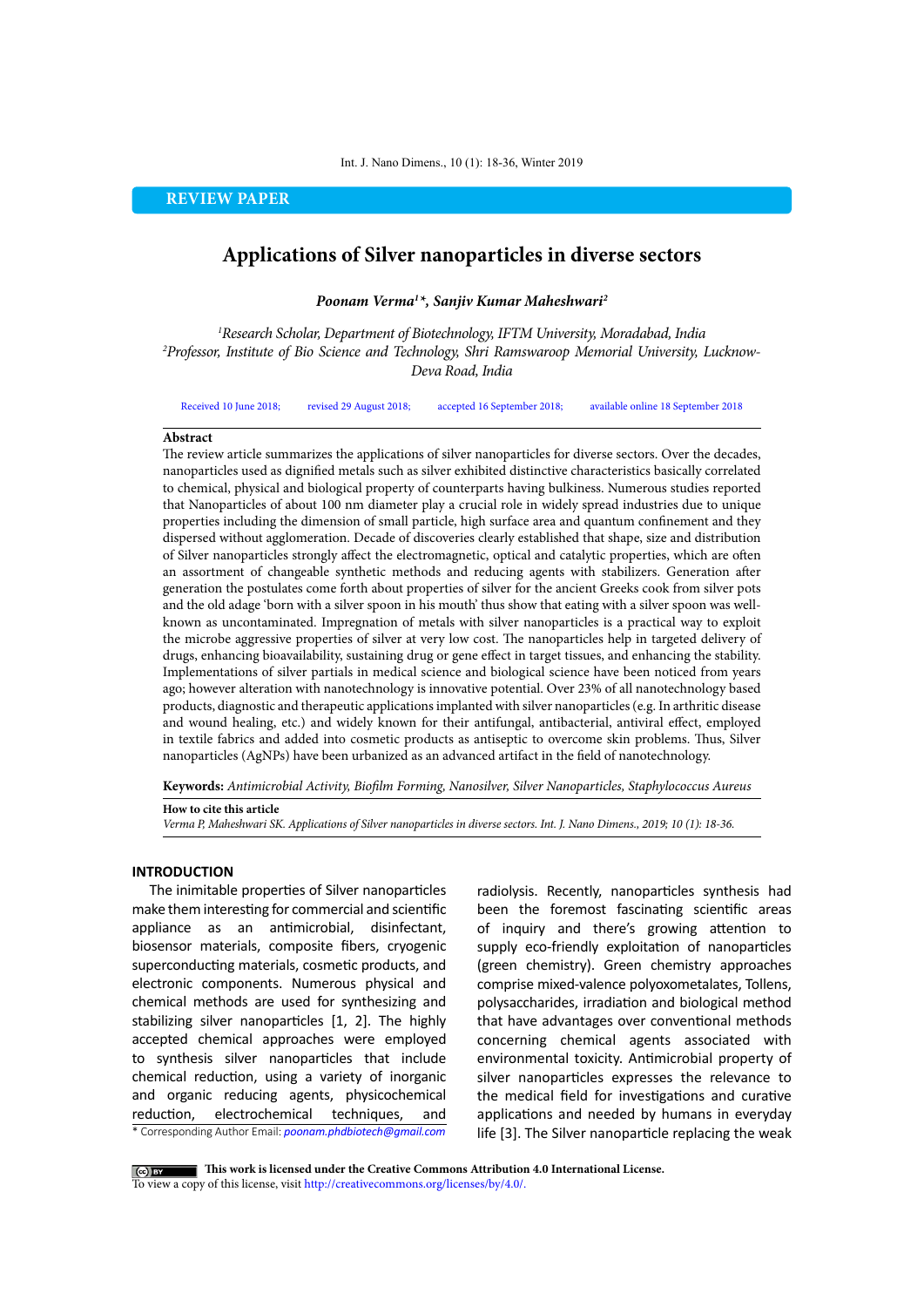antibacterial agents involve in water disinfection, textile industry, medical and food packaging, etc. They might also be involved in neutralizing these adhesive substances, thus preventing biofilm formation [4].

Presently, nanochemistry becomes a rising directions of Nanoscience [5]. The nanometersize metallic particles show unique and significantly changed physical, chemical and biological properties comparison of macroscaled counterpart based on their high surfaceto-volume ratio. These nanoparticles exhibit size and shape-dependent properties as catalysts and sensing to optics, antibacterial activity and data storage [6-9]. For instance, the antimicrobial activity of diverse metal nanoparticles, including silver colloids is closely associated with their size; that is, the smaller the silver nuclei, the greater and therefore the antibacterial activity. Moreover, the catalytic activity of these nanoparticles is also dependent on their size as well as their structure, shape, size distribution, and chemicalphysical environment. To overcome the irregular size distribution, specific management of form, size, and size distribution is achieved by different strategies of synthesis, reducing agents and stabilizers [10-12]. The optical properties of a metal-bearing nanoparticle principally based on its surface plasmon resonance, where the Plasmon is the collective oscillation of the free electrons within the metal-bearing nanoparticle. It is renowned that the Plasmon resonant peaks and line widths are sensitive to the size and forms of the nanoparticle, the metallic species and the surrounding medium. For instance, nanoclusters composed of 2-8 silver atoms might be best for a replacement of optical knowledge storage. Moreover, fluorescent emissions through clusters, may exploit at biological labels and electroluminescent displays [13-14]. Recently, AgNPs become interesting for therapeutic applications of cancer as metastatic tumor agents, in diagnostics and in inquiring, thus the review explore the mechanism of metastatic tumor activity, therapeutic approaches and the limitations of nanoparticles in cancer medical aid. The Silver nanoparticles are also effective against a broad spectrum of gram-negative and gram-positive bacteria, together with some antibiotic-resistant strains [15]. The cluster of gram-negative bacteria, against which the biocide activity of silver nanoparticles has been confirmed, includes:

*Acinetobacter* [16], *Escherichia* [17], *Pseudomonas*  [18] and *Salmonella* [19]. The effective action of silver nanoparticles was also reportable against gram-positive bacteria: *Bacillus* [20], *Enterococcus*  [21], *Listeria* [22], *Staphylococcus* [23] and *Streptococcus* [24]. Recent studies have shown that the use of silver nanoparticles in combination with certain antibiotics such as penicillin G, amoxicillin, erythromycin, clindamycin and vancomycin, creates a synergy effect against *E. coli*  and *S. aureus* [25]. Few studies had also shown that silver nanoparticles may also be an efficient weapon against viruses [26] thus inhibiting their replication. Their activity has been confirmed even against the HIV-1 [27] and influenza virus [28]. The potency of processes resulting in the destruction of viruses strictly depends on the shape and size of nanoparticles [27]. The Silver nanoparticles are effective and fast-acting agent that destroys differing types of fungi like *Aspergillus* [29], *Candida* [30] and S*accharomyces* [15].

It focused on the overview on the Advantages of silver nanoparticles. The aim of this review is, therefore, to reflect on the advantages of silver nanoparticles and future prospects, especially the potential applications of the nanoparticles for pharmaceutical industries. Moreover, we explore the applications of silver nanoparticles in all respective sectors and their mechanistic aspects of silver nanoparticles as an antimicrobial agent.

### **Applications of AgNPs in various sectors**

AgNPs are broadly applicable as anti-bacterial agents for the food storage, health industry, textile coatings and a variety of environmental applications. The Products prepared by or from AgNPs have been permitted by a range of accredited bodies, including the US FDA, US EPA, SIAA of Japan, Korea's Testing and Research Institute for Chemical Industry and FITI Testing and Research Institute [31-36]. As anti-bacterial agents, AgNPs were implemented in numerous applications ranged involving disinfecting medical devices, home appliances and water treatment [37-38]. Moreover, this inspired the textile industry to use AgNPs in numerous textile goods (Table 1 and Fig. 1).

## **Significance of AgNPs Biomedical science**

Owing the exceptional properties, AgNPs have been used extensively in household implements, the health care industry, for food storage,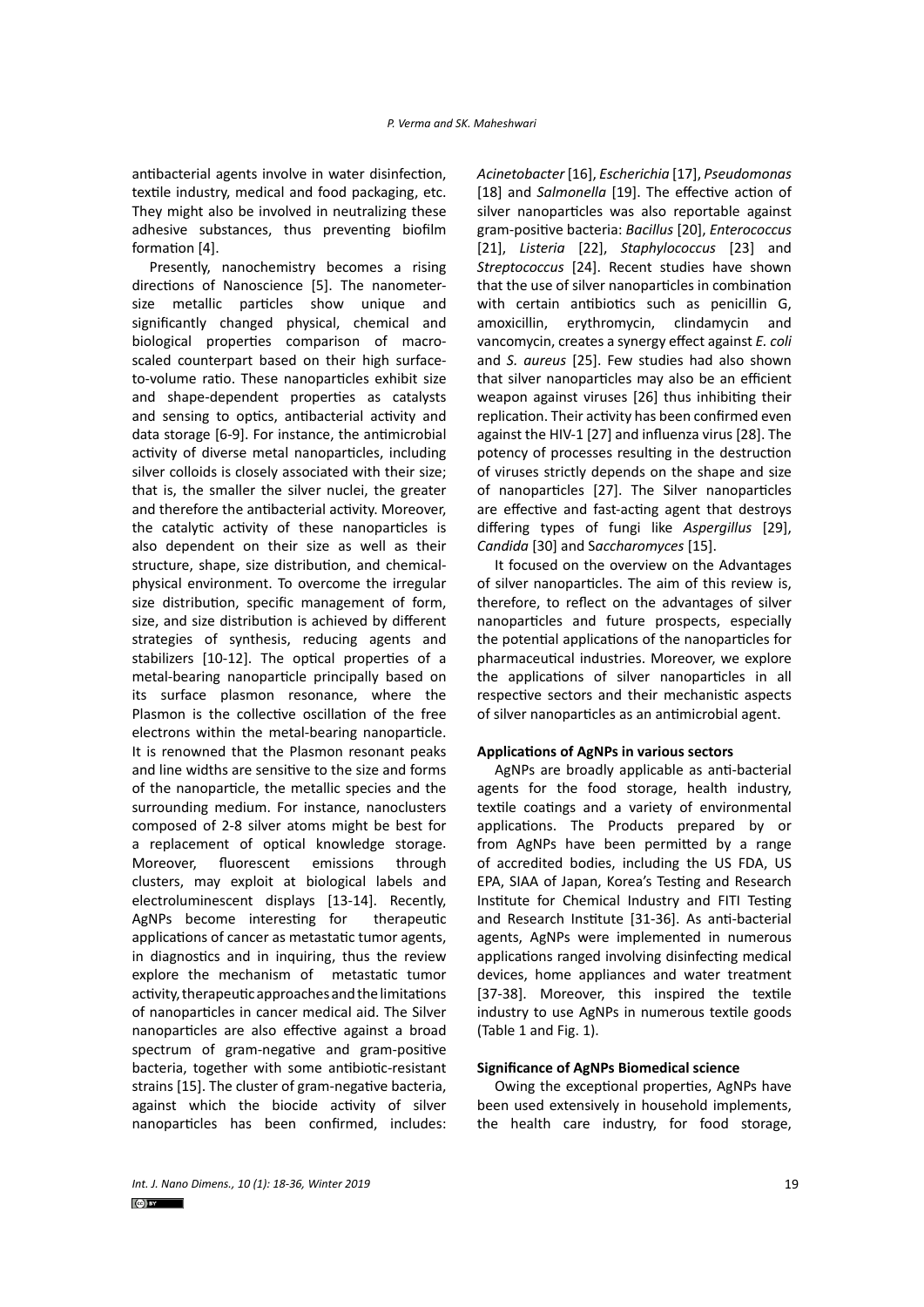environmental and biomedical applications. Several reviews and book chapters have been dedicated to the assorted areas for application of AgNPs. Here, we explore the applications of AgNPs in numerous biological and medical science field, i.e medication, antifungal, antiviral, medicine, anti-cancer, and anti-angiogenic. Here, we utterly addressed previously-published seminal papers and conclude with current information and outcomes. A schematic diagram representing various applications of AgNPs is providing in Fig. 2.

*Antibacterial accomplishment***-** AgNPs emerge as a substitute of antibacterial agent and have the ability to overcome the bacterial resistance against antibiotics. Therefore, it is necessary to widen the use of AgNPs as antibacterial agents. Amid various promising nanomaterials, AgNPs appear as a potential medication negotiator because of their massive surface-to-volume ratios and crystallographic surface structure. The seminal paper account by Sondi and Salopek-Sondi [39] verified the antimicrobial activity of AgNPs against

| Table 1: Applications of silver nanoparticles in different-different sectors. |  |
|-------------------------------------------------------------------------------|--|

| S. No          | Fields                          | Application of AgNPs                                                                                                                                                        |
|----------------|---------------------------------|-----------------------------------------------------------------------------------------------------------------------------------------------------------------------------|
|                | Biomedical application          | Antibacterial accomplishment<br>Antifungal accomplishment<br>Antiviral accomplishment<br>Anti-inflammatory accomplishment<br>Anti-angiogenic activity<br>Anticancer exploit |
| $\overline{c}$ | Texiles application             | UV rays blocking textile<br>Medicinal Textiles and Devices                                                                                                                  |
| 3              | Food industry                   | Nanotechnology and food packaging<br>Food processing                                                                                                                        |
| 4              | Environmental treatment         | Air disinfection<br>Water disinfection<br>$\checkmark$ Drinking water disinfection<br>$\checkmark$ Groundwater and biological wastewater disinfection                       |
| 5              | Pharmacological<br>Applications | Antimicrobial activity<br>Larvicidal Activity<br>Wound Healing property                                                                                                     |
| 6              | Miscellaneous                   | Water treatment<br>Catalytic activity                                                                                                                                       |



**Fig. 1: Applications of silver nanoparticles in diverse sectors.**  Fig. 1: Applications of silver nanoparticles in diverse sectors.

*Int. J. Nano Dimens., 10 (1): 18-36, Winter 2019*  $(cc)$  BY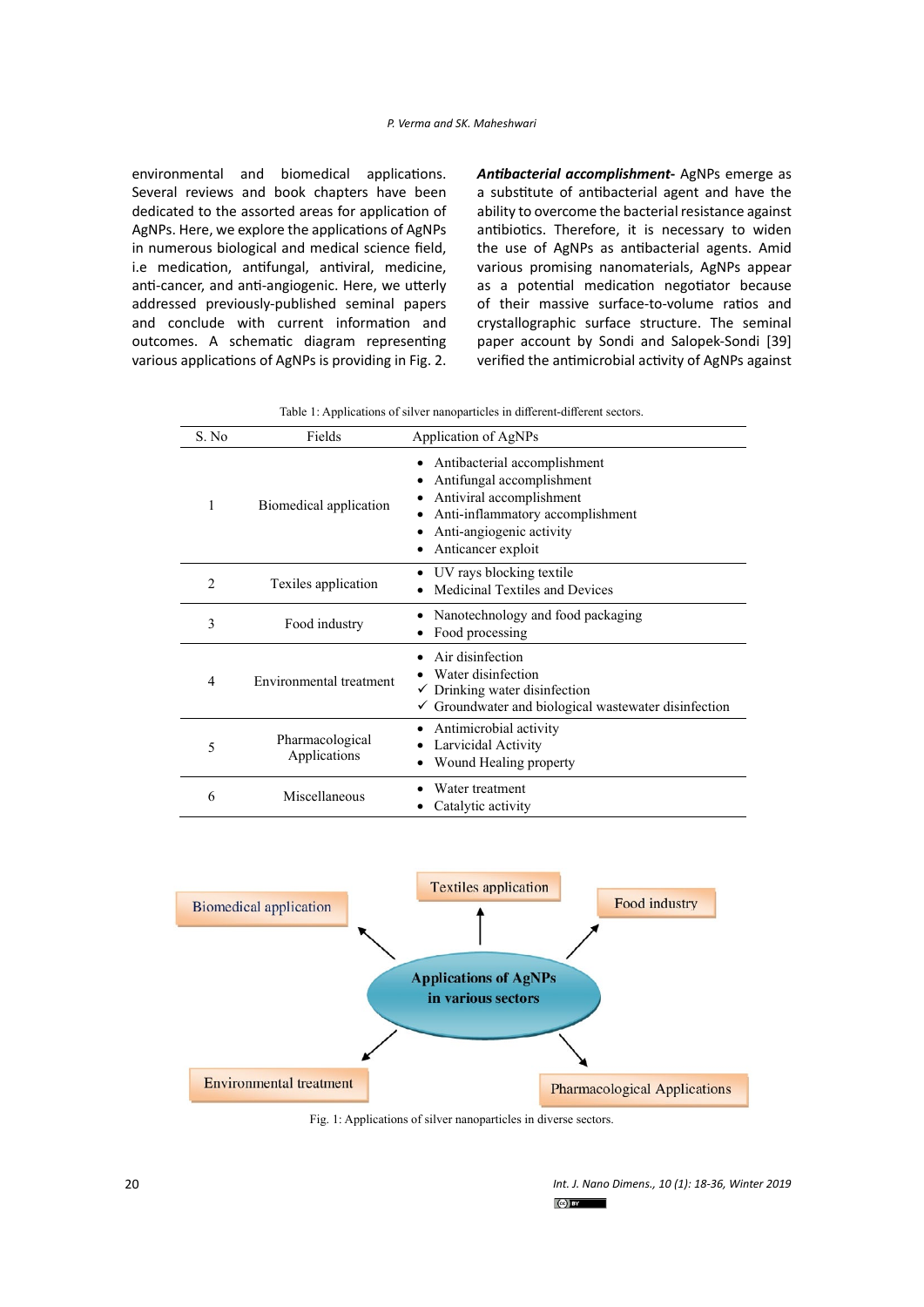#### *P. Verma and SK. Maheshwari*



Fig. 2: Various biomedical applications of AgNPs.

*Escherichia coli* when *E. coli* cells treated with AgNPs showed the accretion of AgNPs into the cell wall and the formation of "pits" into the bacterial cell walls, and ultimately leading to cell death. In the same *E. coli* strain, smaller particles with a larger surface-to-volume ratio showed more efficient antibacterial activity than larger particles [40]. Furthermore, the antibacterial activity of AgNPs is not only the size, however also shapedependent [41]. AgNPs were synthesize by four different types of saccharides with an average size of 25 nm, showing high antimicrobial and bactericidal activity against Gram-positive and Gram-negative bacteria, counting highly multiresistant strains such as methicillin-resistant *Staphylococcus aureus*. As predicted previously, not only the size is important for determining the efficiency, however also shape is important for determining the efficiency, as AgNPs undergo a shape-dependent interaction with the Gramnegative organism *E. coli* [42]. Moreover, a detailed study was carried out to investigate the efficiency of the antimicrobial effects of AgNPs against yeast, *E. coli* and *Staphylococcus aureus* and concluded that, at low concentrations of AgNPs, the complete inhibition of growth was observed in yeast and *E. coli*, whereas a mild effect was observed for *S. aureus* [43]. Biologically synthesized AgNPs from the culture supernatants of *Klebsiella pneumoniae*  were evaluated; the efficiencies of various antibiotics, such as penicillin G, amoxicillin, erythromycin, clindamycin, and vancomycin against *Staphylococcus aureus* and *E. coli* was increased with AgNPs [25]. On comparing with AgNPs, hydrogel-silver nanocomposites express excellent antibacterial activity against *E. coli*. One-pot synthesis of chitosan-Ag-nanoparticle

composite was found to have higher antimicrobial activity than its components at their respective concentrations, because one-pot synthesis favors the formation of small AgNPs, attached to the polymer, that can be dispersed in media of pH≤6.3 [44]. Biologically produced AgNPs by means of culture supernatants of *Staphylococcus aureus,* illustrate significant antimicrobial activity against methicillin-resistant *S. aureus*, followed by methicillin-resistant *Staphylococcus epidermidis*  (MRSE) and *Streptococcus pyogenes*, while only moderate antimicrobial activity was observed against *Klebsiella pneumoniae* and *Salmonella typhi* [45]. The mechanism of AgNP-induced cell death was observed in *E. coli* through the leakage of reducing sugars and proteins. Additionally, AgNPs have knack to demolish the permeability of the bacterial membranes via generating the pits and gaps, signifying that AgNPs could damage the structure of the bacterial cell membrane [17]. Silver nanocrystalline chlorhexidine (AgCHX) complex showed strong antibacterial activity against the tested Gram-positive/negative and methicillin-resistant *Staphylococcus aureus* (MRSA) strains. Fascinatingly, the minimal inhibitory concentrations (MICs) of nanocrystalline Ag (III) CHX were much lower than the ligand (CHX), AgNO<sub>3</sub>, the gold standard and the silver sulfadiazine [46]. Biofilms are not only leads to antimicrobial resistance, but are involved in the development of ocular-related infectious diseases, such as microbial keratitis [47]. Kalishwaralal and co-workers demonstrated the potential antibiofilmactivity against *Pseudomonas aeruginosa*  and *Staphylococcus epidermidis*. Similarly, guava leaf extract reduced AgNPs (Gr-Ag-NPs) be evidence for significant antibacterial activity and stability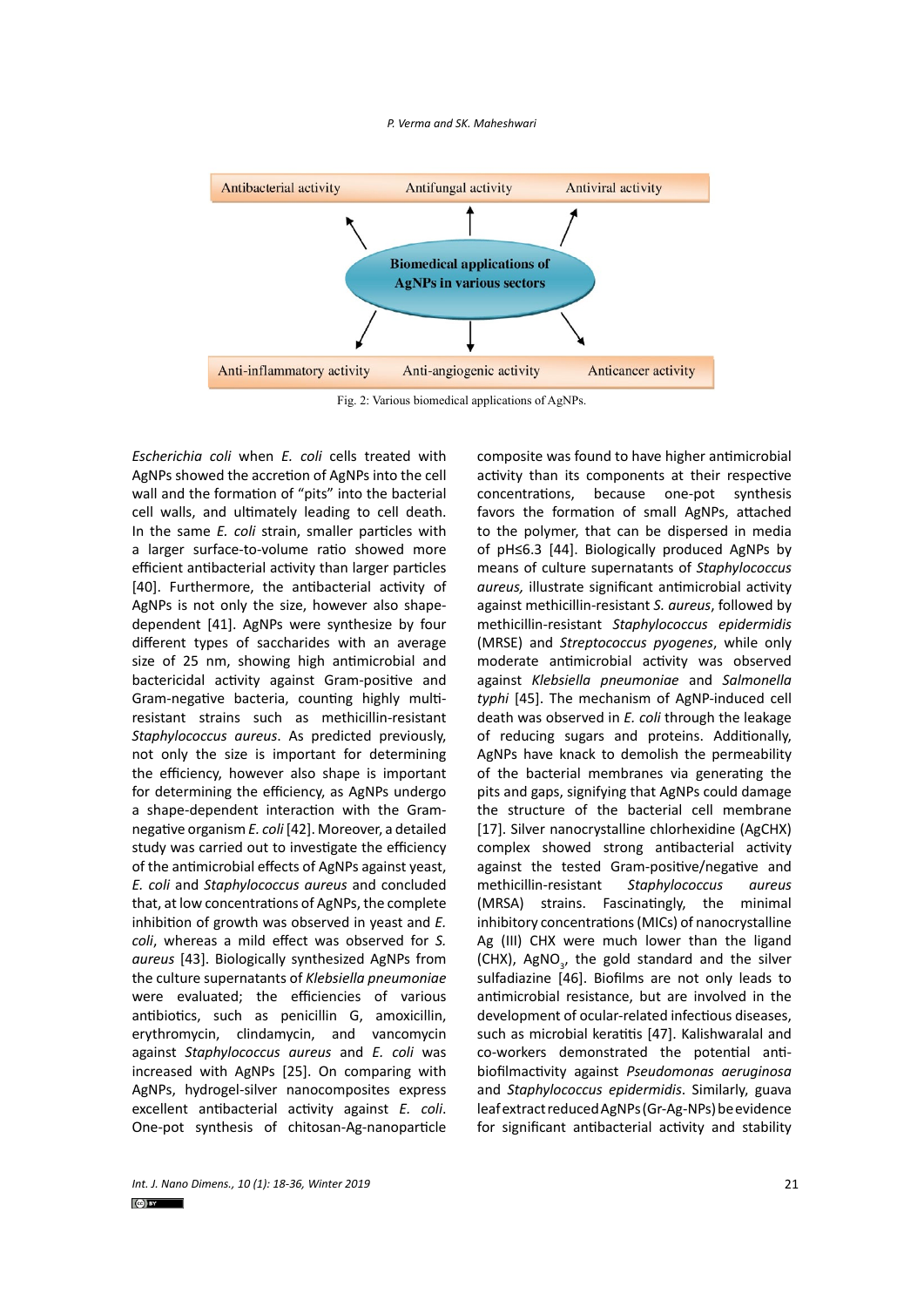against *E. coli* compared to chemically synthesized AgNPs; the reason for this higher activity could be the adsorption of biomolecules on the surface of the Gr-Ag-NPs [48]. AgNPs synthesized by Cryphonectria sp. prove antibacterial activity against numerous infective microorganism, as well as *E. coli,* S*. aureus, Candida albicans,* and *Salmonella typhi*. Interestingly, the AgNPs exhibited higher antibacterial activity against both *S. aureus* and *E. coli* other than *S. typhi* and *C. albicans*.

The AgNPs exhibit the prospective for antibiofilm activity aligned with "*Pseudomonas aeruginosa"* and "*Staphylococcus epidermidis"*. Similarly, guava leaf extract reduced AgNPs (Gr-Ag-NPs) showed significant antibacterial activity and stability against *E. coli* in contrast to chemically synthesized AgNPs; the reason might be due to higher activity for adsorption of biomolecules on the surface of the Gr-Ag-NPs [48]. AgNPs synthesized by *Cryphonectria*  sp. explain antibacterial activity against diverse human pathogenic bacteria, counting *S. aureus*, *E. coli*, *Salmonella typhi*, and *Candida albicans*. Interestingly, these particular AgNPs exhibited higher antibacterial activity against both *S. aureus*  and *E. coli* than *S. typhi* and *C. albicans*.

*Antifungal accomplishment***-** Fungal infections are more frequent in patients with immunosuppression and overcoming fungi-mediated diseases is a tedious process, because currently there is a limited number of antifungal drug [30]. Consequently, there is a foreseeable and insistent requirement to develop antifungal agent that should be biocompatible, non-toxic, and environmental friendly. To overcome the problem, AgNPs play an important role as anti-fungal agents against various diseases caused by fungi. Nano-Ag illustrates effective anti-fungal activity beside clinical isolate and "ATCC" strains of "*Trichophyton mentagrophytes"* and "*Candida"* species with concentrations of 1-7 μg/mL. Esteban-Tejeda et al. [49] developed an inert matrix containing AgNPs with a medium size of 20 nm into a sodalime glass that increased the biocidal activity. Monodisperse Nano-Ag sepiolite fibers express significant antifungal activity against *Issatchenkia orientalis*. AgNPs exhibited excellent antifungal activity against *Aspergillus niger* with MIC of 25 μg/ml against *Candida albicans* [50]. Bio-synthetic AgNPs express superior antifungal activity with

"fluconazole" against "*Phoma glomerata"*, "*Phoma herbarum"*, "*Fusarium semitectum"*, "*Trichoderma* sp.", and *Candida albicans* [51]. AgNPs stabilized by sodium dodecyl sulfate showed enhanced antifungal activity against *Candida* albicans compared to conventional antifungal agents [52]. The antifungal activities depend on size of different AgNPs were execute beside mature "Candida albicans" and "Candida glabrata" biofilms. Biologically synthesized AgNPs exhibited antifungal activity against numerous phytopathogenic fungi, as well as *Alternaria alternata, Sclerotinia sclerotiorum, Macrophomina phaseolina, Rhizoctonia solani, Botrytis cinerea,*  and *Curvularia lunata* at the concentration of fifteen mg [53-54]. Similarly, The AgNPs synthesized by Bacillus species exhibited strong antifungal activity against the plant pathogenic fungus Fusarium oxysporum at the concentration of 8 g/ mL [55]. The antifungal effectiveness of AgNPs was estimated on combining with "nystatin" (NYT) or "chlorhexidine" (CHX) against Candida albicans and Candida glabrata biofilms. The results from this investigation suggest that AgNPs combined with either nystatin (NYT) or chlorhexidine digluconate (CHG) showed better synergistic antibiofilm activity; however, the activity depends on the species and drug concentrations [56]. The bio-synthetic AgNPs reveal burly antifungal activity adjacent to "Bipolaris sorokiniana" by the inhibition of conidial germination [57]. Interestingly, AgNPs not only inhibit human and plant pathogenic fungi, but also effective against indoor fungal species such as *Penicillium brevicompactum, Aspergillus fumigatus, Cladosporium cladosporoides, Chaetomium globosum, Stachybotrys chartarum,*  and *Mortierella alpine* cultured on agar media [58].

*Antiviral accomplishment***-** Viral mediated diseases are common and becoming more prominent worldwide; therefore, developing anti-viral agents is essential. The mechanisms of the antiviral activity of AgNPs are an important aspect in antiviral therapy. AgNPs have unique interactions with bacteria and viruses based on certain size ranges and shapes [27, 41, 59]. Due to the antiviral activity, nano-Ag incorporated into polysulfone ultrafiltration membranes; (nAg-PSf) was evaluated against MS2 bacteriophage, which shows the significant antiviral activity, due to increased membrane hydrophilicity [60]. AgNPs have demonstrated efficient inhibitory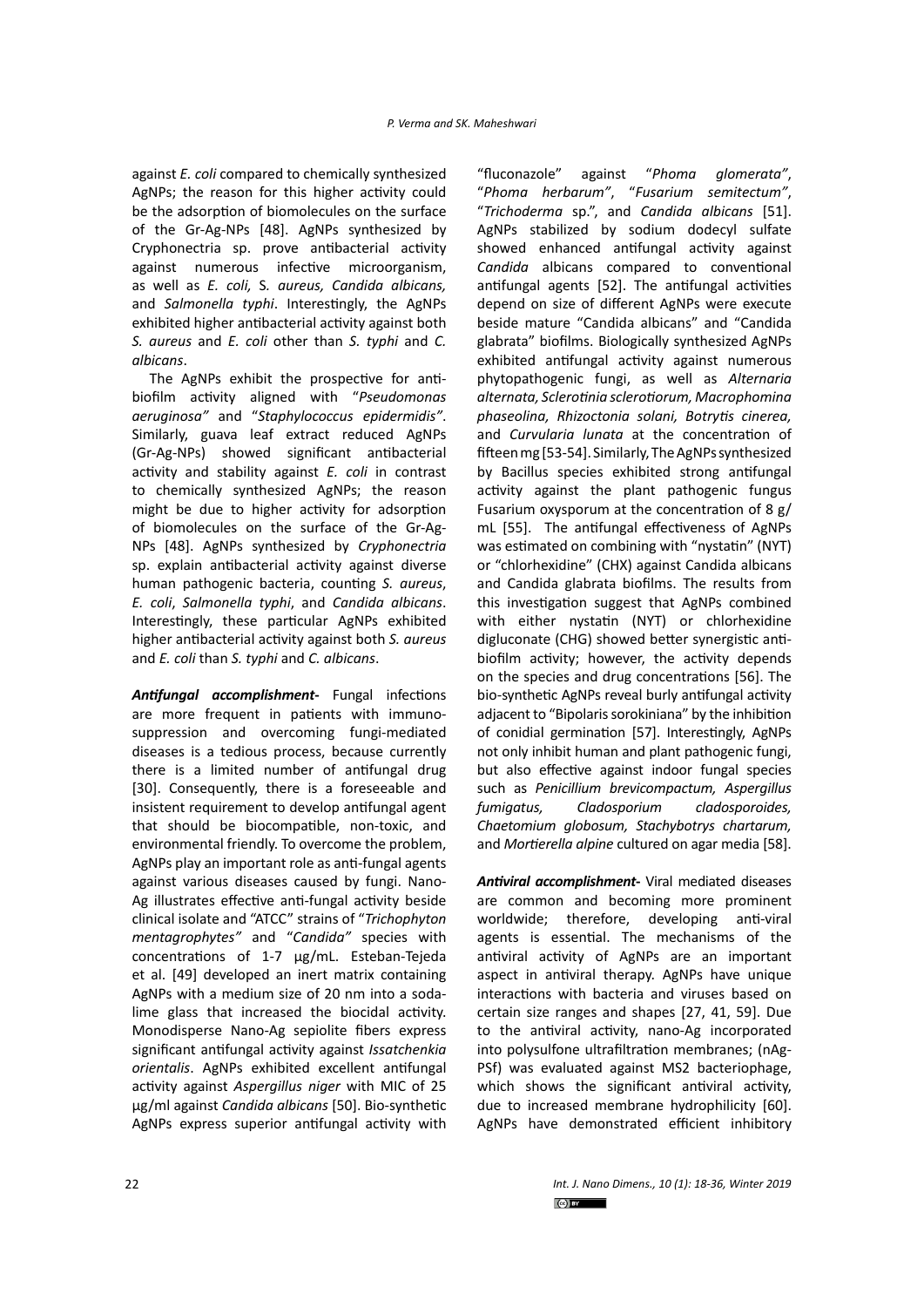activities against human immunodeficiency virus (HIV) and hepatitis B virus (HBV) [61]. A study focused towards the antiviral action of the AgNPs; the information confirm that each scavenger cell (M)-tropic and T-lymphocyte (T)-tropic strains of HIV-1 were sensitive to the AgNP-coated polyurethane condom (PUC) [62]. Even though, numerous studies have revealed that AgNPs could slow down the viability of viruses nevertheless the exact mechanism of antiviral activity is still obscure. The studies by Trefry and Wooley found that AgNPs caused a four- to five-log reduction in infective agent titre at concentrations that weren't cytotoxic to cells [63]. Interestingly, in the presence of AgNPs, virus was capable of adsorbtion to cells, and this viral entry is responsible for the antiviral effects of AgNPs. The Hemagglutination assay indicated that AgNPs might considerably inhibit the growth of the influenza virus in Madin-Darby canine urinary organ cells i.e. kidney. The study as of intranasal AgNPs organization within mice considerably improved survival, lower lung viral titer levels, minor pathologic lesions in lung tissue, and remarkable survival advantage after infection with the  $H_3N_2$  influenza virus, suggesting that AgNPs had a significant role in mice survival [64].

Biologically-synthesized AgNPs inhibited the viability of herpes simplex virus (HSV) types 1 and 2 and human para-influenza virus type 3, based on size and zeta potential of AgNPs [65]. The treatment of Vero cells with "non-cytotoxic" concentrations of AgNPs considerably repressed the replication of "Peste des petits ruminant's virus" (PPRV). The mechanisms of viral replication are due to the interaction of AgNPs with the virion surface and the virion core [66]. Tannic acid synthesized the assorted sizes AgNPs that is able to reduce "HSV-2" infectivity *in vitro* and *in vivo* through direct interaction, blocked virus attachment, penetration, and further spread [67]. The antiviral property of Ag+ alone or combination with 50 ppb Ag+ and 20 ppm  $CO_3^2$  (carbonate ions) was performed on bacteriophage MS2 phage. The results from this study evaluate that 50 ppb Ag+ alone was unable to affect the phage, and the combination of 50 ppb Ag+ and 20 ppm  $CO<sub>3</sub>$  was found to have an effective antiviral property within a contact time of 15 min [68].

*Anti-Inflammatory accomplishment***-** Inflammation is an early immunological response against foreign particles by tissue, which is supported by

the enhanced production of pro-inflammatory cytokines, the activation of the immune system, and the release of prostaglandins and chemotactic substances such as complement factors, interleukin-1 (IL-1), TNF-α, and TGF-β [69-72]. To defeat inflammatory action, we should find efficient anti-inflammatory agents. Among several anti-inflammatory agents, AgNPs have recently played an important role in antiinflammatory field. AgNPs have been known to be antimicrobial, but the anti-inflammatory responses of AgNPs are still limited [73] reported the anti-inflammatory activity in rat. The Rats treated intra-colonically with 4 mg/kg or orally with 40 mg/kg of nanocrystalline silver, showed significantly reduced colonic inflammation. The rata treated with AgNPs showed rapid healing and improved cosmetic appearance, occurring in a dose-dependent manner. Moreover, AgNPs demonstrate major antimicrobial properties, less wound inflammation, and modulation of fibrogenic cytokines [74]. Continuing the previous study, [70] investigated to gain further evidence for the anti-inflammatory properties of AgNPs, in which they used both *in vivo* and *in vitro* models and found that AgNPs are able to down-regulate the quantities of inflammatory markers, suggesting that AgNPs could suppress inflammatory events in the early phases of wound healing [70]. A porcine contact dermatitis model showed that treatment with nanosilver significantly increases apoptosis in the inflammatory cells and decreased the levels of pro-inflammatory cytokines [75]. Bio-synthetic AgNPs declines the production of cytokines that is induced by UV-B irradiation in HaCaT cells, and also reduces the edema and cytokine levels in the paw tissues [76].

*Anti-Angiogenic Activity***-** Pathological angiogenesis is a symbol of cancer and various ischemic and inflammatory diseases [77]. There are several research groups discovering novel pro- and antiangiogenic molecules to overcome angiogenicrelated diseases. Although there are several synthetic molecules having anti-angiogenic properties, the discovery of series of natural pro- and anti-angiogenic factors suggests that this may provide a more physiological approach to treat both classes of angiogenesis-dependent diseases in the future [78]. Recently, several studies provided supporting evidence by both *in vitro* and *in vivo* models showing that AgNPs have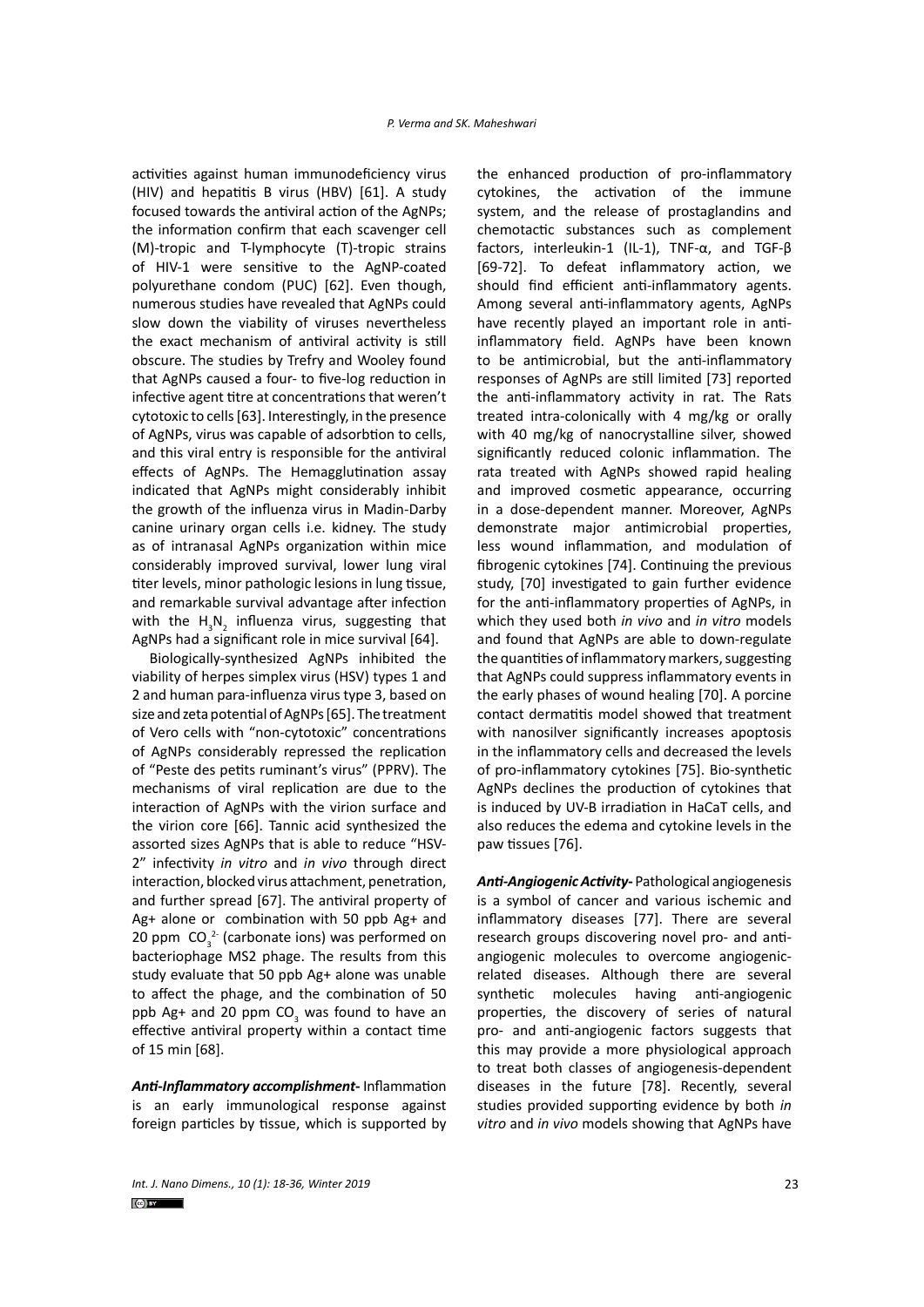both anti-angiogenic and anti-cancer properties. Here, we summarize the important contribution in cancer and other angiogenic related diseases [79] confirmed the anti-angiogenic property of biologically synthesize AgNPs using bovine retinal endothelial cells (BRECs) as a model, where they found inhibition of proliferation and migration in BRECs after 24 h of treatment with AgNPs at 500 Nm concentration. The mechanisms of inhibition of vascular endothelial growth factor (VEGF) induced angiogenic process by the activation of caspase-3 and DNA fragmentation; and AgNPs inhibited the VEGF-induced PI3K/Akt pathway in BRECs [80]. Followed by "Gurunathan *et al.,*" concluded that the "anti-angiogenic" property of AgNPs along with "pigment epithelium derived factor" (PEDF) as a bench mark that is known to as a potent anti-angiogenic agent [81]. Using BRECs as a model system, they evaluate that AgNPs inhibited VEGF-induced angiogenic assays. Moreover, they established that AgNPs might obstruct the shape of new blood microvessels by the inactivation of PI3K/Akt. They also demonstrated the anticancer property of AgNPs using various cytotoxicity assays in Dalton's lymphoma ascites (DLA) cells, and a tumor mouse model showed significantly increased survival time in the presence of AgNPs [82]. AgNPs reduced with diaminopyridinyl (DAP)-derivatized heparin (HP) polysaccharides (DAPHP) inhibited basic fibroblast growth factor (FGF-2)-induced angiogenesis compared to glucose conjugation [80]. Kim et al. [83] developed an anti-angiogenic Flt1 peptide conjugated to tetra-N-butyl ammonium modified hyaluronate (HA-TBA), and it was used to encapsulate genistein [83]. By means of human umbilical vein endothelial cells (HUVECs), they found that genistein/Flt1 peptide-HA micelle inhibited the proliferation of HUVECs, and the same reagents could drastically reduce corneal neovascularization in silver nitrate-cauterized corneas of Sprague Dawley (SD) rats. The  $Ag_{2}S$  quantum dots (QDs) used as nanoprobes to monitor lymphatic drainage and vascular networks. The Ag<sub>2</sub>S-based nanoprobes showed long circulation time and high stability. In addition, they were able to track angiogenesis mediated by a tiny tumor (2-3 mm in diameter) *in vivo* condition [84]. Recently, *Achillea biebersteinii* flowers extract-mediated syntheses of AgNPs with concentration of 200g/mL express the 50% reduction in newly-formed vessels [85].

*Anticancer exploit***-** worldwide, ever third person has the possibility of cancer [86]. Although many chemotherapeutic agents are currently being used on different types of cancers however the side effects are enormous and particularly administrations of chemotherapeutic agents by intravenous infusion are a tedious process [86]. Therefore, it is indispensable to develop technologies to avoid systemic side effects. To overcome the issue, many researchers are developing nanomaterials as an alternative tool for formulations to target tumor cells specifically. Gopinath *et al.* [87] investigated the molecular mechanism of AgNPs and found that programmed cell death was concentration-dependent under conditions. Further, they observed a synergistic effect on apoptosis using uracil phosphoribosyl transferase (UPRT)-expressing cells and non-UPRTexpressing cells in the presence of fluorouracil (5- FU). Through the experimental conditions, they observed that AgNPs not only induce apoptosis but also sensitize cancer cells. The anticancer property of starch-coated AgNPs was studied in normal human lung fibroblast cells (IMR-90) and human glioblastoma cells (U251). AgNPs induced alterations in cell morphology, decreased cell viability as well as metabolic activity and increased oxidative stress leading to mitochondrial damage and increased production of reactive oxygen species (ROS), ending with DNA damage. Among these two cell types, U251 cells showed more sensitivity than IMR-90 [88]. The similar group also confirmed the cellular uptake of AgNPs mainly through endocytosis. AgNP-treated cells exhibited various abnormalities, including upregulation of metallothionein, downregulation of major actin binding protein, filamin, and mitotic arrest [88]. The morphology of cancer cells suggests that biologically synthesized AgNPs could induce cell death very significantly [89] elegantly prepared multifunctional silver-embedded magnetic nanoparticles, in which the first type consisting of silver-embedded magnetic NPs with a magnetic core of average size 18 nm and another type consist thick "silica shell" of silver with 16nm of average size; the consequential silica-encapsulated magnetic NPs (M-SERS dots) produce strong surface-enhanced Raman scattering (SERS) signals and have magnetic properties, and these two significant properties were used for targeting breast-cancer cells (SKBR3) and floating leukemia cells (SP2/O). The "antineoplastic activities" of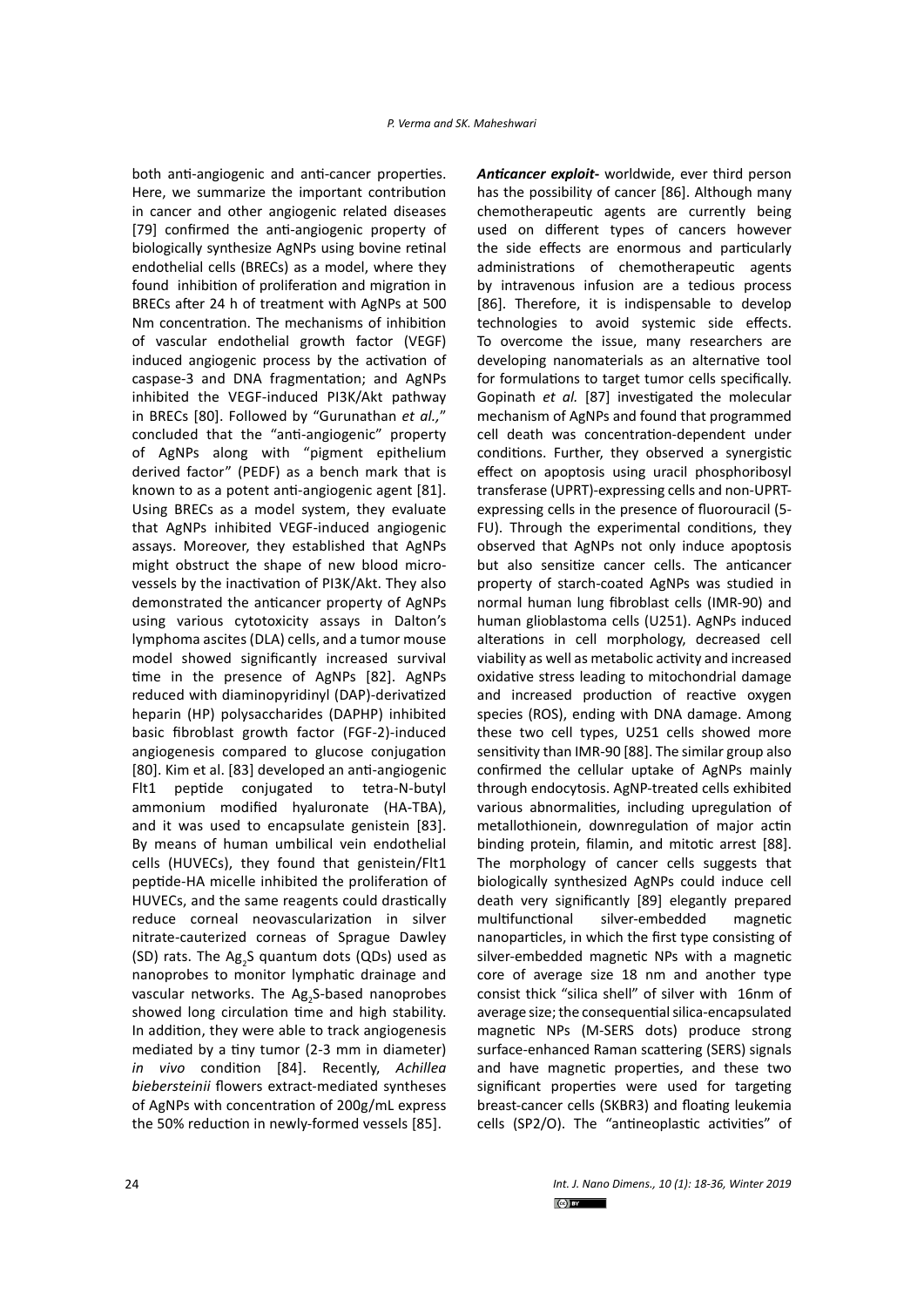"protein-conjugated silver sulfide nano-crystals" are dependent on size in human hepatocellular carcinoma Bel-7402 and C6 glioma cells [90]. Instead of giving direct treatment of AgNPs into the cells, some researchers developed chitosan as a carrier molecule for the delivery of silver to the cancer cells. For example, Sanpui *et al.* demonstrated that "chitosan-based nanocarrier" (NC) delivery of AgNPs induces apoptosis at extremely low concentrations [91]. They then examined cytotoxic efficiency using a battery of biochemical assays. They found an increased level of intracellular ROS in HT 29 cells. The Lower concentrations of nanocarrier with AgNPs showed better inhibitory results than AgNPs alone. Boca *et al.* [92] reported that "chitosan-coated silver nanotriangles" (Chit-AgNTs) point up growth in cell mortality rate. In addition, human embryonic cells (HEK) were able to take up Chit-AgNTs efficiently, and the cytotoxic effect of various sizes of AgNPs was significant in acute myeloid leukemia (AML) cells [93]. A moment ago, the anticancer assets of bacterial "B-AgNPs" and fungal extractproduced AgNPs "F-AgNPs" was demonstrated in human breast cancer MDA-MB-231 cells. Both biologically produced AgNPs exhibited significant cytotoxicity [94]. Among these, fungal extractderived AgNPs had strong effect than B-AgNPs, owing to the type of reducing agents used for the synthesis of AgNPs. Similarly, AgNPs derived from Escherichia fergusoni showed dose-dependent cytotoxicity against MCF-7 cells [94]. The synthesis of AgNPs mediated by Plant extract validate more prominent toxic effect againsed human lung carcinoma cells (A549) than non-cancer cells like human lung cells, indicating that AgNPs could target cell-specific toxicity, which could be the lower level of pH in the cancer cells [95]. Targeted delivery is an essential process for the treatment of cancer. To address this issue, Locatelli *et al.*  [96] developed multifunctional nanocomposites containing "polymeric nanoparticles (PNPs)", alisertib (Ali) and AgNPs. PNPs conjugated with a chlorotoxin (Ali@PNPs–Cltx) showed a nonlinear dose-effect relationship, whereas the toxicity of Ag/Ali@PNPs–Cltx remained stable. Bio-synthetic AgNPs validate significant toxicity in "MCF7" and "T47D" cancer cells by higher endocytic activity than MCF10-A normal breast cell line [97]. Banti and Hadjikakou explained the detailed account of anti-proliferative and anti-tumor activity of silver (I) compounds [98]. Bio-synthetic AgNPs are

capable to alter cancer cell morphology, which is an early indicator for apoptosis. Apoptosis can be determined by structural alterations in cells by transmitted light microscopy.

*Textile Applications***-** The Nano materials are now commercially used in textile industries [99] by incorporating into fiber or coated with fiber, for instance Silver nanoparticles are used in T shirt, sporting clothes, undergarments, socks etc [100].

*UV rays blocking textile***-** "Inorganic UV blockers" are more advantageous over "organic UV blockers" as they are non-toxic and chemically stable on exposing to both high temperatures and UV [101-102]. Inorganic UV blockers are generally the semiconductor oxides that are TiO<sub>2</sub>, ZnO, SiO<sub>2</sub> and Al<sub>2</sub>O<sub>3</sub>. Among these semiconductor oxides, titanium dioxide  $(TIO<sub>2</sub>)$  and zinc oxide (ZnO) are commonly used. It was resolute that nano-sized "titanium dioxide" and "zinc oxide" are comparatively more efficient in absorbing and scattering UV radiation and provide better protection against UV rays. This is due to the fact that nano-particles have a larger surface area per unit mass and volume than the conventional materials, leading the increment ineffectively to block UV radiation [101, 103]. Many research puts forward for application of UV blocking treatment to fabric using nanotechnology. UV blocking treatment for cotton fabrics are developed by means of sol-gel method. For this, thin layer of titanium dioxide is formed on the surface of the treated cotton fabric which provides excellent UV protection; the effect can be maintained even after 50 home launderings [102]. Apart from titanium dioxide, zinc oxide nano rods of 10 to 50 nm in length are also applied to cotton fabric to provide UV protection. Previous studies on UV blocking effectively accomplished that the fabric treated with zinc oxide nanorods were found to have demonstrated an excellent UV protection factor (UPF) rating [104]. This effect can be further enhanced by means of various procedures for Appling the nanoparticles on the fabric surface. By applying padding process, nanoparticles, not only coated onto the surface of the fabric, but also penetrate into the interstices of the yarns and the fabric, i.e. some portion of the nanoparticles gets penetrated into the fabric structure. Such Nanoparticles that does not stay on the surface may not be very effective in shielding the UV rays.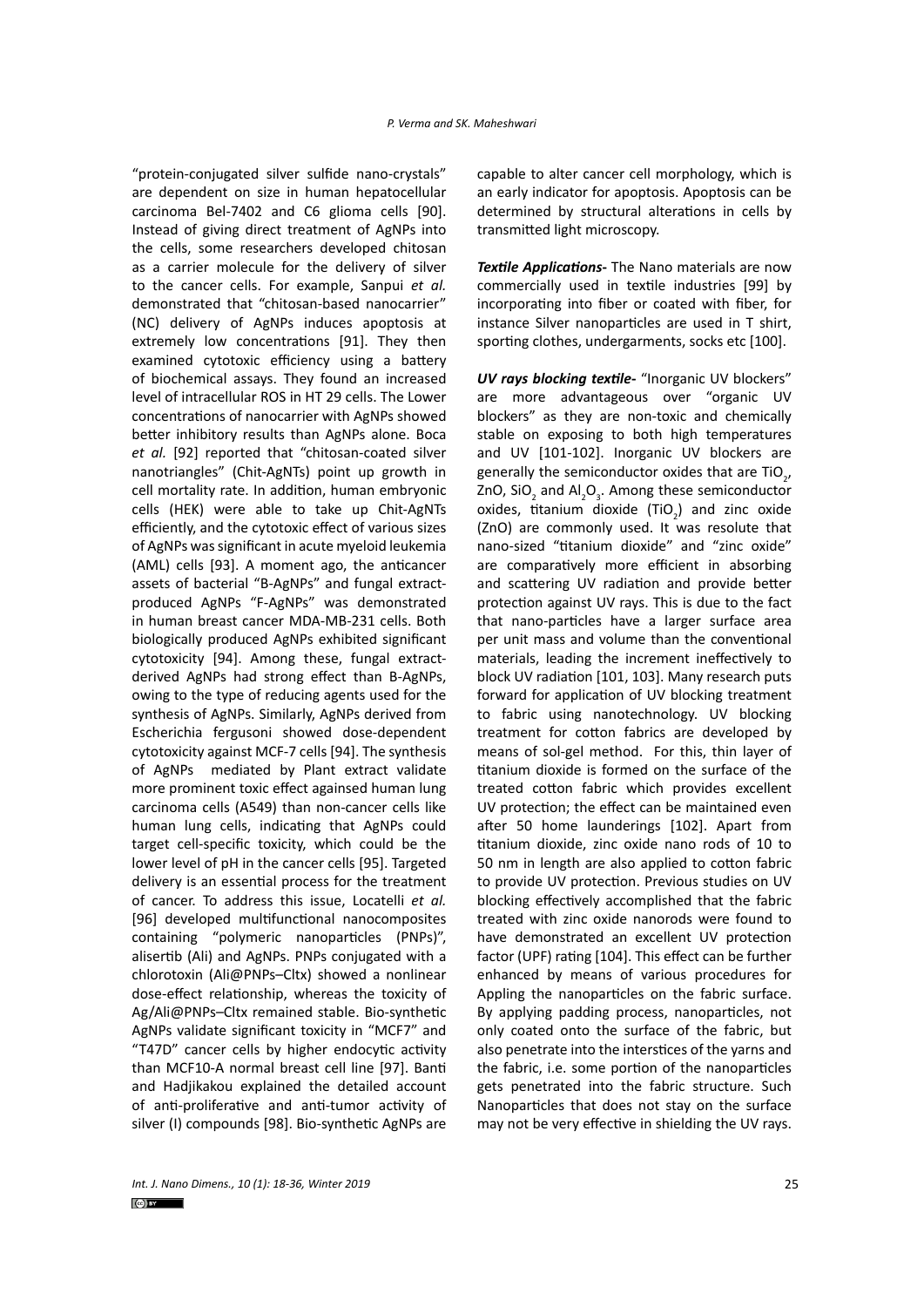It is worthwhile that only the right (face) side of the fabric gets exposed to the rays and therefore, this surface alone needs to be covered with the nanoparticles for better UV protection. Spraying (using compressed air and spray gun) the fabric surface with the nanoparticles can be an alternate method of applying the nanoparticles.

*Medicinal Textiles and Devices-* AgNPs synthesized using *A. dubius* fabricated on the cotton cloth and perspiration pad samples express high resistance towards *Corynebacterium*, a sweat microorganism [88]. The Antibacterial drug activity of gauze fabric discs incorporated with AgNPs, made from the inexperienced mature thalli of *Anthoceros* exhibit antimicrobial activity against *Pseudomonas aeruginosa* [89]. *Curcuma longa* tuber dust enveloped silver nanoparticles exhibited minimum bactericidal concentration (MBC) for *Escherichia coli* BL-21 strain at 50mg/L. The immobilization onto the fabric by means of sterile water is reported to specify higher antiseptic activity on compared with polyvinylidene fluoride immobilized cloth [90]. The incorporation of *Azadirachta indica* synthesized silver nanoparticles into cotton cloth results in antibacterial drug effect against *E. coli* [91].

*Significance of AgNPs in Food Industry***-** AgNPs is widely used in food industry reported by Cushen and co-workers [105] chiefly due to antibacterial activity and preservative free. Least amount of AgNPs is safe for human however deadly to, majority of viruses and bacteria, thus making them useful for sanitization of food and water in day to day lifestyle and an infection resistor in medicine. Sunriver industrial Nano silver fresh food bag is one of the commercially available bag in which silver nanoparticles are applied [106]. AgNPs are widely used in daily product that is soaps, food, plastics, pastes and textiles due to their antifungicidal and anti-bactericidal activities.

*Nanotechnology and food packaging***-** A desirable packaging material should have permeability to gas and moisture with strength and biodegradability [107]. Nano-based "smart" and "active" food packaging confers several advantages over conventional packaging methods for providing better packaging material with improved mechanical strength, barrier properties and antimicrobial films to nanosensing the pathogen

detection and alerting the consumers for the safety status of food [108]. The nanocomposites "an active material" for packaging and material coating can also be used to improve food packaging [109]. Many researchers build awareness towards antimicrobial property [110-111] of organic compounds i.e. essential oils, organic acids, and bacteriocins [110-111] and their relevance in polymeric matrices as antimicrobial packaging. However, these compounds are not suitable for various food processing steps that require high temperatures and pressures because of high sensitivity to the physical conditions. By using inorganic nanoparticles, a strong antibacterial activity can be achieved in low concentrations and get more stable in extreme conditions. Therefore, recently it becomes interesting for using these nanoparticles in antimicrobial food packaging. The "antimicrobial packaging" is active packaging that contacts the food product or the headspace inside which inhibits or retards the microbial growth present on food surfaces [112]. Several nanoparticles such as silver, copper, chitosan, and metal oxide nanoparticles like titanium oxide or zinc oxide have been reported to have antibacterial property [113-114].

*Food processing***-** Some food processing techniques exploit enzymes to modify food components to improve their flavor, nutritional quality or other characteristics. The Nanoparticles used as a source to immobilize these enzymes, which may aid in the dispersion throughout the food matrices and enhance their activity. The "Nano-silicon dioxide" particles along with reactive aldehyde groups that are covalently bound [115] to a porcine triacylglycerol lipase effectively hydrolyze olive oil. They facilitate the improvement in stability, adaptability, and reusability [115]. Nanocharcoal adsorbent is a nanoparticle product used for the decoloration of food products [116].

### **Environmental treatments**

*Air disinfection***-** The Bioaerosols are airborne particles of biological origins, including viruses, bacteria, fungi, which are capable of causing infectious, allergenic or toxigenic diseases. Particularly, indoor air bioaerosols were found to accumulate in large quantities on filters of heating, ventilating, and air-conditioning (HVAC) systems [117]. It is established that outdoor air pollution and insufficient hygiene of an HVAC installation often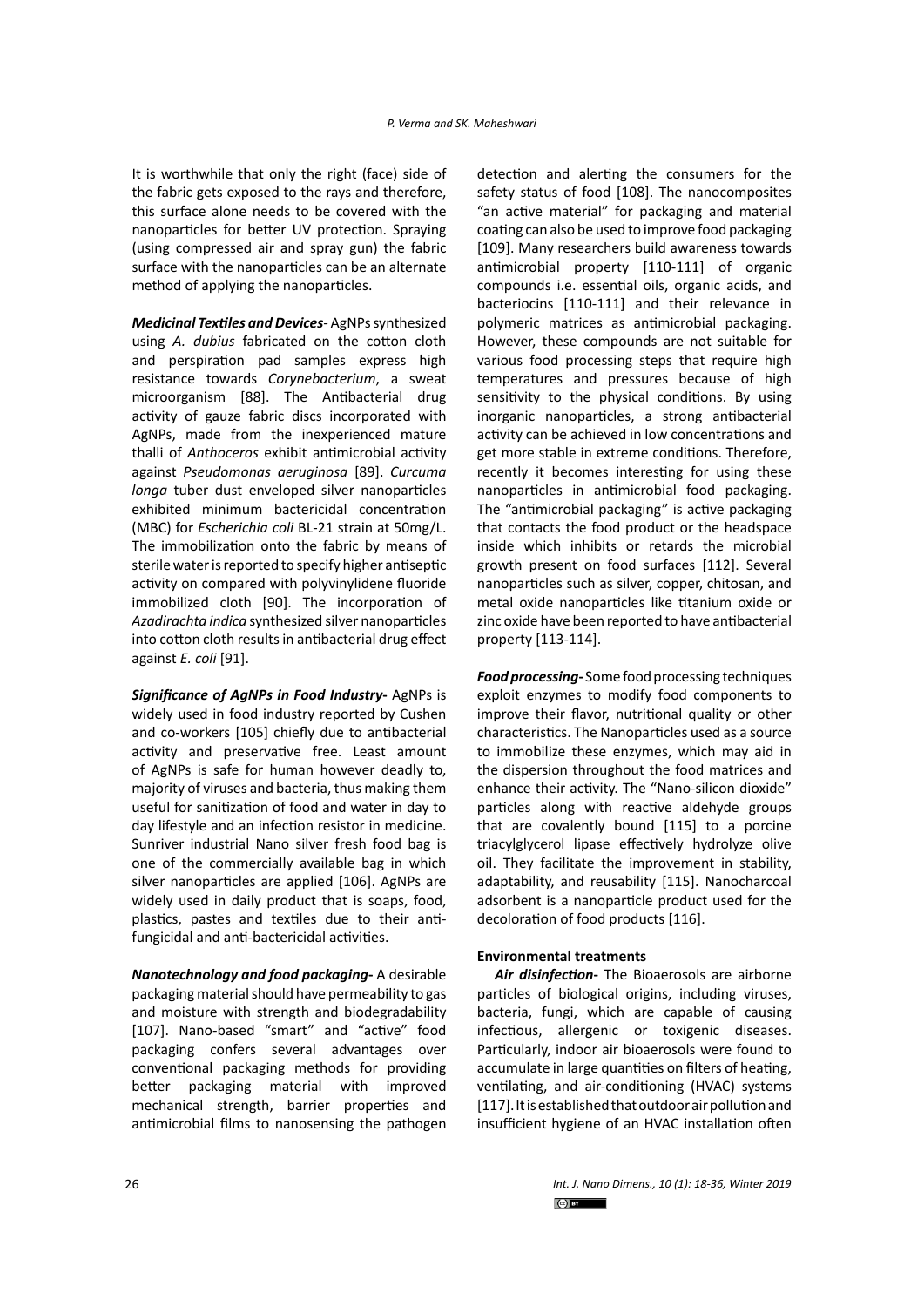resulted in lower quality of indoor air. Moreover, the organic or inorganic materials deposited on the filter medium after air filtration contribute to microbial growth. The WHO estimated that 50% of the biological contamination present in indoor air comes from air-handling systems, and the formation of harmless micro-organisms such as bacterial and fungal pathogens was found in air filters. Most of these pathogens produce mycotoxins, which are dangerous to human health, thus microbial growth in air filters get reduced by the integrating antimicrobial Ag-NPs into the air filters. The antimicrobial effect of Ag-NPs on bacterial contamination of activated carbon filters (ACF) was studied by Yoon *et al.* [117]. The results showed that Ag-deposited "ACF filters" were effectively removes bioaerosols. The antibacterial activity analysis of Ag-coated "ACF filters" indicated that two bacteria of *"Bacillus subtilis"* and *E. coli*  were completely inhibited within 10 and 60 min, respectively. It was found that silver deposition did not influence the physical properties of ACF filters such as pressure drop and filtration efficiency, however, the adsorptive efficacy was decreased by silver deposition. Hence, the authors moreover suggested that the quantity of Ag-NPs on the "ACF filters" needs to get optimized to avoid excessive reduction of their adsorptive characteristics and to show effective antimicrobial activity. Recently, Jung *et al.* [118] generated Ag-coated CNT hybrid nanoparticles (Ag/CNTs) using aerosol nebulization and thermal evaporation/condensation processes and considered their applicability to antimicrobial air filtration. CNT and Ag-NPs aerosols mixed together and attached to each other, forming Ag/ CNTs. The antimicrobial activity of Ag/CNT-coated filters was tested against Gram-positive bacteria *S. epidermidis* and Gram-negative *E. coli*. It was found that when Ag/CNTs were deposited on the surface of an air filter medium, the antimicrobial activity against tested bacterial bioaerosols was enhanced, compared with the deposition of CNTs or Ag-NPs alone, whereas the filter pressure drop and bioaerosol filtration efficiency were similar to those of CNT deposition barely. It was reported that the surface area of Ag-NPs was enhanced by CNTs thus stands the main reason for the higher antimicrobial filtration efficacy of Ag/CNTs compared with that of pure Ag-NPs. Polymer air filters made of polypropylene and silver nitrate  $(AgNO<sub>3</sub>)$  were examined for bacterial survival [119]. The study demonstrates that the addition of antibacterial AgNO<sub>3</sub> agent to filters was effective for preventing bacteria for colonizing filters. The presence of an antimicrobial AgNO<sub>3</sub> compound in the air filters decreases the amount of bacteria, which was observed in the case of both Gramnegative and Gram-positive bacterial strains of *Micrococcus luteus, Micrococcus roseus, B. subtilis,* and *Pseudomonas luteola*. The apparent reduction in bacterial cell growth on silver treated filters made the technology of antimicrobial filter treatment really necessary for the future.

## **Water disinfection**

*Drinking water disinfection***-** Water is one of the most important substances on Earth and is essential to all living things. About 70% of the Earth is covered with water, but only 0.6% is suitable for human consumption. Safe drinking water is an important health and social issue in many developing countries [120]. According to the WHO, at least 1 billion people do not have access to safe drinking water. Contamination of drinking water and then the subsequent outbreak of waterborne diseases are the leading cause of death in many developing nations [121]. Moreover, the spectrum and the incidence of some infectious diseases are increasing worldwide, therefore, there is an enormous need for treatments to control the microbial contamination of water and decrease the number of waterborne diseases. Significant interest has arisen in using Ag-NPs for water disinfection. The chemicals produced nanosilver (chem-Ag-NPs) can be uniformly decorated onto porous ceramic materials to form an Ag-NPs–porous ceramic, composite by using 3-aminopropyltriethoxysilane (APTES) as a connecting molecule [122]. This composite can be stored for long periods and is durable under washing without loss of NPs. The sterilization property of Ag-NPs-porous ceramic, composite as an antibacterial water filter was tested with *E. coli*. It was found that at a flow rate of 0.01 l min−1, the output count of *E. coli* was zero while input water had a bacterial load of 105 CFU ml<sup>-1</sup>. It also confirms that the connection between the *chem*-Ag-NPs and the ceramic based on the coordination bonds between the -NH2 group at the top of the APTES molecule and the silver atoms on the surface of the NPs. This kind of connection ensured that the *chem*-Ag-NPs were tightly fixed to the interior channel walls of the porous ceramic so that they can release sufficient quantity of silver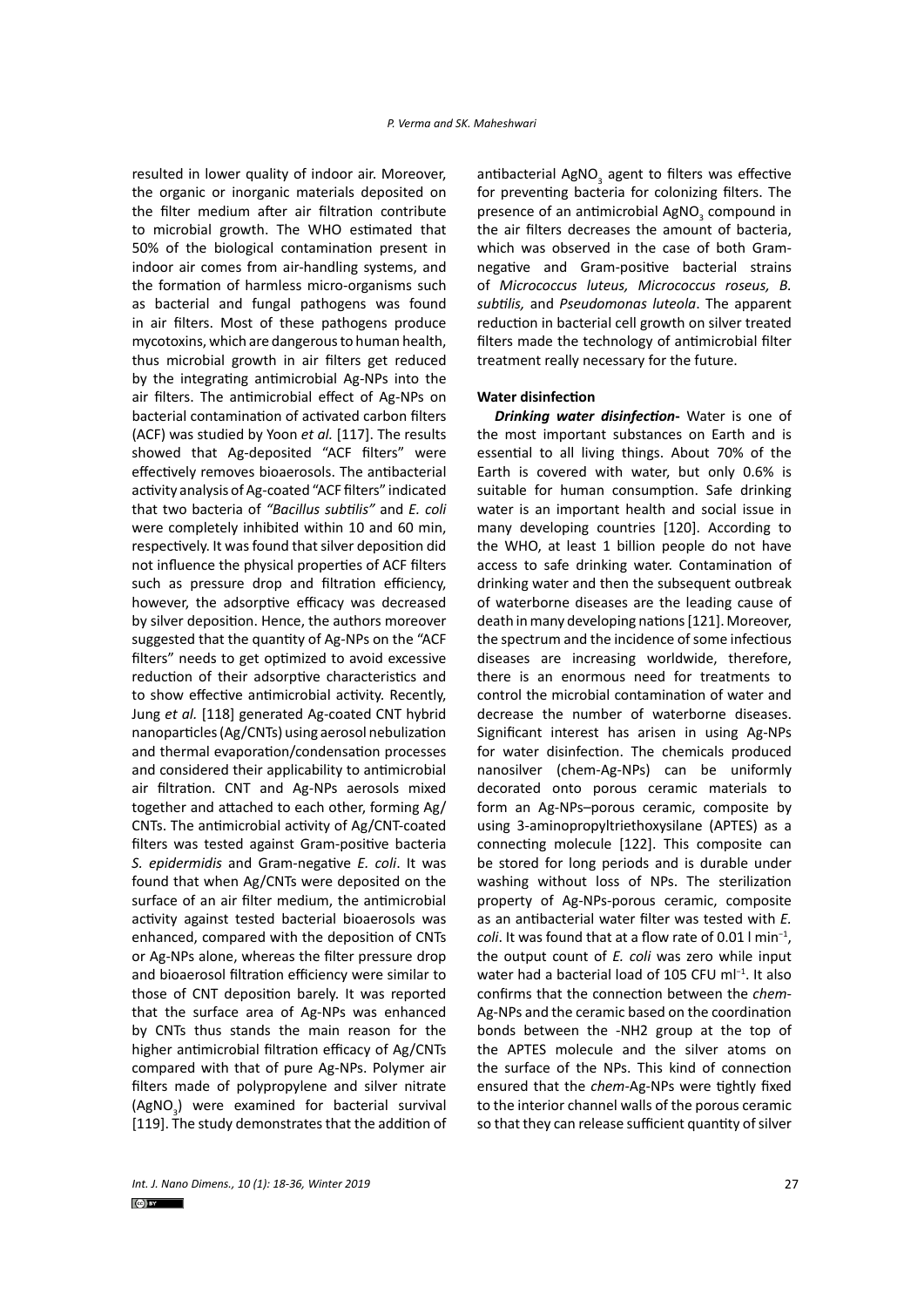ions for antibiosis. Such Ag-NPs–porous ceramic composites were successfully tested in drinking water purification [123]. Additionally, the *chem*-Ag-NPs can be coated on common polyurethane (PU) foams by overnight exposure to *chem.* Ag-NPs colloid [124]. The NPs are stable on the foam and are not washed off with water and Morphology of the foam gets retained after coating. The NPs binding is due to its interaction with PU's nitrogen atom. On reaching flow rate of 0.5 l min−1, after few seconds the output count of *E. coli* was nil while input water had a bacterial load of 105 CFUml-1. The "*chem*-Ag-NPs" were also successfully formed on to the macroporous "methacrylic acid copolymer" beads for disinfection of water [125]. This showed that the *chem*-Ag-NPs formed on these copolymer beads by the chemical reduction method were stable underwater washing and their stability was due to the interaction of the "*chem*-Ag-NPs" to the "–COO−" carboxylic functional group on the "copolymer beads". Polymeric microspheres containing *chem*-Ag-NPs displayed highly effective disinfection against two gram-negative bacteria (*E. coli, P. aeruginosa*) and two gram-positive bacteria (*B. subtilis, S. aureus*) strains. The *chem*-Ag-NPs bound copolymer beads performed efficiently in bringing down the bacteria count to zero for all the tested strains. The bacterial adsorption or adhesion analysis revealed that "copolymer beads" containing "*chem*-Ag-NPs" do not have any adsorption/adhesion of bacterial cell.

*Groundwater and biological wastewater disinfection***-** The impact of Ag-NPs on microbial communities in wastewater treatment plants was evaluated [126] and found that original wastewater biofilms are highly tolerant to Ag-NP treatment. With an application of 200 mg<sup>-1</sup> Ag-NPs, the reduction of biofilm bacteria measured by heterotrophic plate counts was insignificant after 24 h. Biofilm can provide physical protection for bacteria under Ag-NP treatment, and extracellular polymeric substances (EPS) may play an important role in this protection. Susceptibility to Ag-NPs is different for every microorganism on the biofilm microbial community. The study illustrates two implications: (i) Ag-NPs could impact wastewater biofilm microbial community structures, depending on the characteristics of each strain, e.g., its ability to produce EPS and growth rate and the community interactions among these strains; and Mpenyana-monyatsi *et al.* [127], (ii)

the effects of Ag-NPs on planktonic cells [127] were different to those on wastewater biofilms. Biofilm bacteria treated as isolated pure culture is much more sensitive to Ag-NPs, in contrast to the mixture of bacteria in the biofilm. A moment ago, novel, cost-effective filter materials that was coated with *chem*-Ag-NPs were developed for the disinfection of ground water [127], thus revealed that the *chem*-Ag-NPs were successfully deposited on zeolite, sand, fibre-glass, anion and cation resin substrates. The performance of these substrates as an antibacterial water filter system was tested for the removal of pathogenic bacteria of *E. coli, S. typhimurium, S. dysenteriae* and *V. cholera* in groundwater. The results exposed the maximum bacteria exclusion efficiency of the Ag/cation resin filter, with complete (100%) removal of all targeted bacteria, and the lowest by the Ag/zeolite filter, with an 8-67% removal rate.

## **Pharmacological Applications**

*Antimicrobial activity-* Silver nanoparticles synthesized using "*Abutilon indicum"* leaf [128] extract exhibited highly potent antibacterial activity agonized *Staphylococcus aureus* (16.8 mm), *Bacillus subtilis* (18.3 mm), *Salmonella typhi*  (14.5 mm), and *Escherichia coli* (17.2 mm) [128]. The impregnation of *Ipomea carnea*-AgNPs with a cellulose acetate membrane, to form a structured antimycobacterial membrane show 14mm zone of inhibition on *Mycobacterium smegmatis*  [129]. *"Boerhaavia diffusa"* mediated AgNPs express higher sensitivity against *"Flavobacterium branchiophilum"* [130] than the other two fish bacterial pathogens are *Aeromonas hydrophila*  and *Pseudomonas fluorescens* [130]. Lingo-berry and cranberry juice assist AgNPs, found additional against *S. aureus*, *B. subtilis*, and *B. cereus* and fewer active against *C. albicans* and food borne *B. cereus* [131]. The development of *V. alginolyticus, K. pneumoniae, P. aeruginosa, B. subtilis,* and *P. shigelloides* was extremely inhibited by the AgNPs synthesized exploiting the inflorescence of the *Cocos nucifera*. The "Antidermatophytic activity" of AgNPs synthesized with lemon peel extract showed zone of inhibition  $[132]$  at 12  $\pm$  0.3SD, 11 ± 0.5SD against *T. mentagrophytes* and *C. albicans*, respectively, however, no activity noticed against *T. rubrum* [132]. Triangular, hexagonal, and spherical AgNPs of 78nm and 98 nm in size*,*  formed by the leaf extracts of *Caesalpinia coriaria*  showed higher bactericide activity against *E. coli*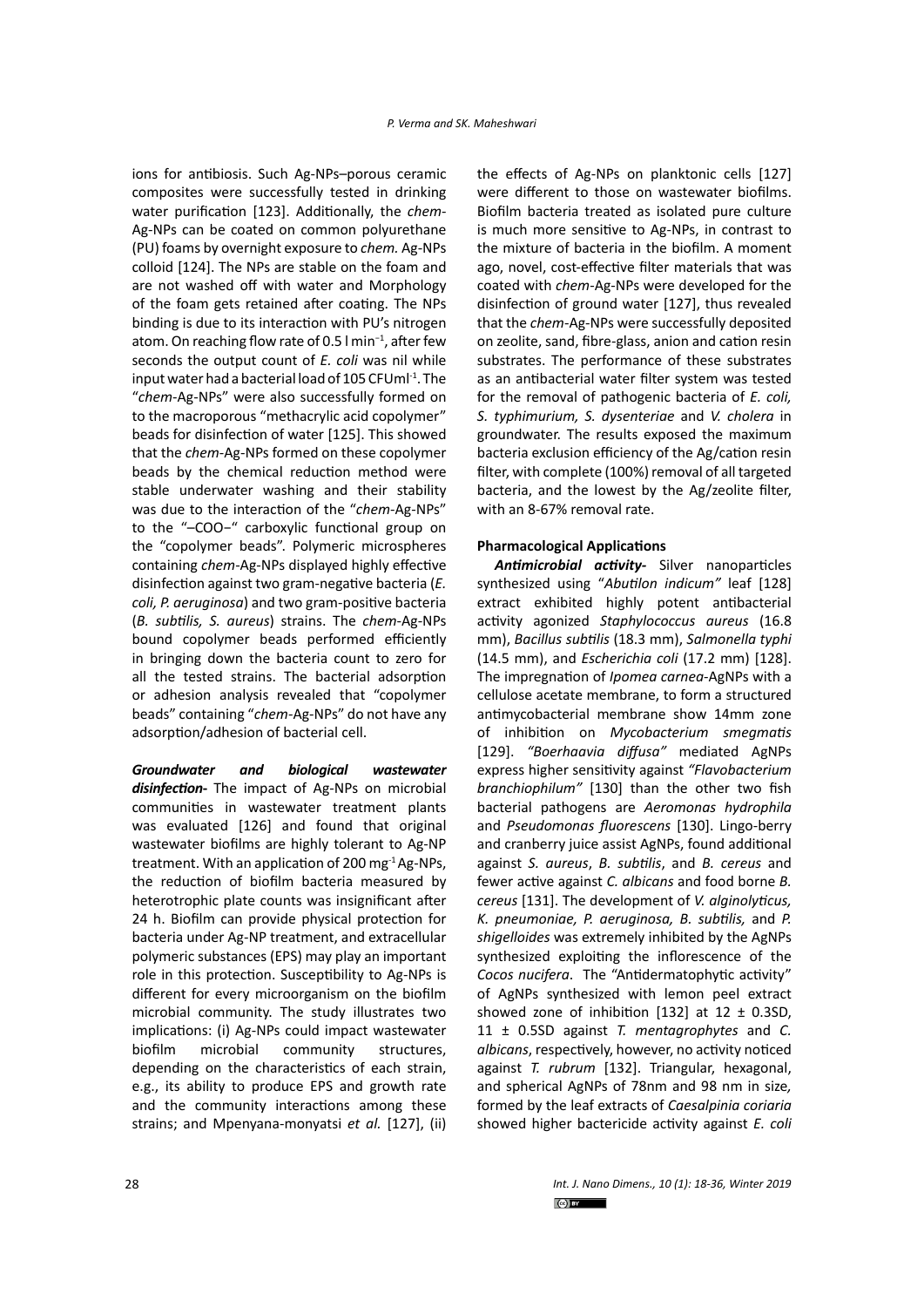(12 mm) and *Pseudomonas aeruginosa* (18 mm) [133]. Apoptosis of *C. albicans* and *S. cerevisiae* by *P. oleracea*-mediated AgNPs is due to generation of reactive oxygen species and decreased production of hydroxyl radicals initiated by the phytoconstituents capped on the synthesized AgNPs [134]. *In vivo* analysis of biochemical and microscopic anatomy provides evidence regarding bactericide impact of AgNPs synthesized using *Leucas aspera* on fish models (*Aeromonas hydrophila* and *Catla catla*) [135]. The Antimicrobial activity of *Sphaeranthus amaranthoides* extract synthesized silver nanoparticles Schlinkert *et al.* [136] was reported to be amplified because of the destabilization of the outer membrane, blocking bacterial respiration, and depletion of intracellular ATP leads to the denaturation of microorganism cell wall. AgNPs synthesized using *Vinca rosea*  leaf extract showed [136] promising inhibition against *Staphylococcus aureus*, *Lactobacillus*, *Escherichia coli*, and *Pseudomonas fluorescens*  at 10  $\mu$ L concentrations [136]. Mukia scabrella synthesized AgNPs showed 81.81%, 90%, and 63.23% antibacterial activity against nosocomial Gram negative bacterial pathogens *Pseudomonas aeruginosa, Klebsiella pneumoniae,* and *Acinetobacter,* respectively [137]. The highest zone of inhibition (16mm) was obtained for the AgNPs synthesized using *"Citrus sinensis*" [40] and *Centella asiatica* against *Pseudomonas aeruginosa*  compared to that of AgNPs produced using *Syzygium cumini* and *Solanum trilobatum* [40]. *Datura alba* (Nees) leaf derived silver nanoparticles showed better inhibitory zone (20 mm) against *Clostridiumdiphtheriae* and cell death is accounted and accompanied by the protein denaturation and rupturing of bacterial cell wall [43]. The AgNPs synthesized using a extract of methanol from "*Solanum xanthocarpum"* berry signify a stronger "anti-*H. pylori"* [25] activity and a noncompetitive inhibition were concluded from Lineweaver-Burk plots [25]. *Desmodium triflorum* extract aided AgNPs inhibited the growth of *Staphylococcus* and *E. coli* by 62 and 88%, respectively, at 14–60  $\mu$ g/cm3 concentrations after 24 hours, while 100  $\mu$ g/cm<sup>3</sup> concentration showed approximately 100% inhibition [44]. *Gelidiella acerosa* extract synthesized AgNPs are highly active against tested fungal species at a 50  $\mu$ L concentration against *Mucor indicus* (22.3 mm) and *Trichoderma reesei*  (17.2 mm) compared to the standard antifungal agent Clotrimazole [45]. Maximum inhibitory zones

(25 and 27mm) were noted for *Ocimumsanctum*  leaf extract aided AgNPs against *Proteus vulgaris*  and *Vibrio cholerae*, respectively. The leaf extract having nanoparticles of *Vitex negundo*  showed a minimum inhibition rate against the aforementioned bacterial pathogens [46]. Silver nanoparticles using leaf broth of *Gliricidia sepium*  at 50  $\mu$ L concentrations showed 3mm zone of inhibition [47] for *Staphylococcus aureus* and 2mm for *Escherichia coli*, *Pseudomonas aeruginosa*, and *Klebsiella pneumonia* [47].

*Larvicidal Activity***-** The larvicidal activity of *Leucas aspera* aided synthesized AgNPs demonstrate the maximum efficacy at LC50 values of 8.5632, 10.0361, 14.4689, 13.4579, 17.4108, and 27.4936 mg/L and LC90 values of 21.5685, 93.03928, 39.6485, 42.2029, 31.3009, and 53.2576mg/L, [48] respectively, against the fourth instar larvae of *A. aegypti* [48]. AgNPs synthesized with *Drypetes*  roxburghii (Wall.) express 100% mortality in second instar larvae of *Anopheles stephensi* at 5 ppm concentration and 100% mortality in all instars of *Culex quinquefasciatus* and *Anopheles stephensi*, respectively, at double the concentrations [138]. AgNPs of size 25-30 nm synthesized using an aqueous leaf extract of *Nerium oleander* showed highest mortality against both larvae and pupae of *Anopheles stephensi* [139]. The exposure of the larvae to assorted concentrations of *Pedilanthus tithymaloides*-AgNPs [140] showed 100% mortality from first to fourth instars and pupae of *A. aegypti* after 24 h. Lethal concentration (LC50) values of AgNPs were found to be 0.029, 0.027, 0.047, 0.086, and 0.018% against the larval and pupal stages, with no mortality with "control" [140]. Synthesized AgNPs using *Sida acuta* are reported to have significant activity against the vector mosquito's *A. stephensi*, *A. aegypti*, and *C. quinquefasciatus*, respectively [141]. The IC50 values for the "antiplasmodial activity" of the AgNPs synthesized using "aqueous extracts" [142] of Ashoka and Neem leaves against *Plasmodium*   $falciparum$  are 8 and 30  $\mu$ g/ml respectively [142]. *Vinca rosea* synthesized AgNPs does not exhibit any conspicuous toxicity on *Poecilia reticulata*  after 24, 48, and 72h of exposure, but are reported to possess the potential to control *A. stephensi*  and *C. quinquefasciatus* [143]. *"Euphorbia hirta"*  synthesized AgNPs showed highest larval mortality values of LC50 against larvae and pupae [144]. The adulticidal and larvicidal activity of synthesized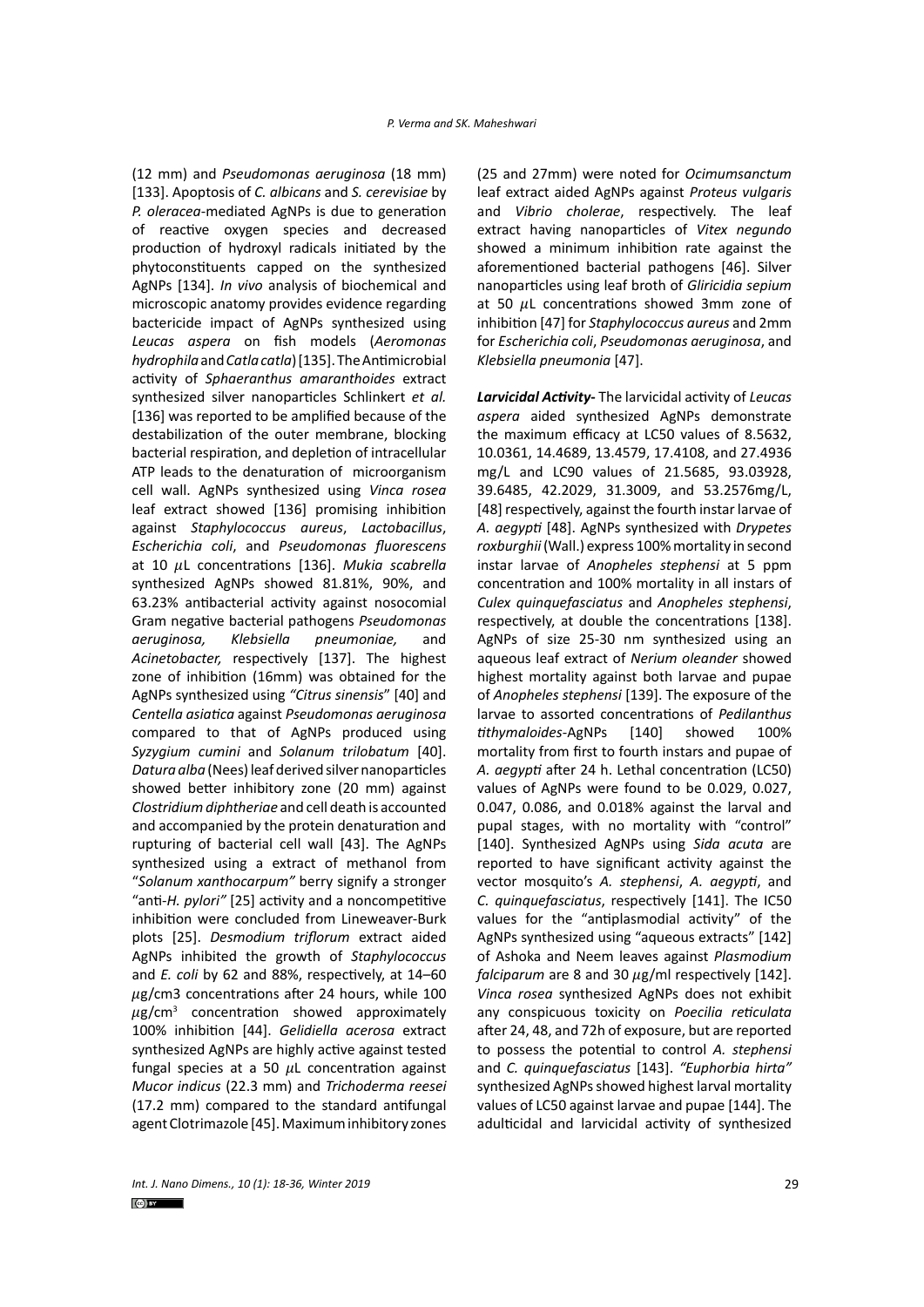AgNPs of *C. quadrangularis* represent 100% mortality against *H. maculate* and *R.(B.) microplus*  [30]. The Appreciable larvicidal activity of synthesized AgNPs by utilizing the aqueous extract of *Eclipta prostrata* is reported against *Anopheles subpictus* and *Culex tritaeniorhynchus* [49].

*Wound healing property-* Silver nanoparticles synthesized within the network of peptide fibers using ultraviolet irradiation repressed the microorganism growth of *E. coli, P. aeruginosa*, and *S. aureus*. AgNPs containing hydrogels on HDFa cells didn't show any vital influence on cell viability [145]. "AgNPs hydrogel" derived from *"Arnebia nobilis"* root extract examined for wound healing action in an excision [69] animal model exert a positive result attributed to their antimicrobial potential and provided a novel therapeutic direction for wound treatment in clinical observe [69]. *"Indigofera aspalathoides"*  mediated AgNPs were eamined for woundhealing applications following excision in animal models [70]. AgNPs derived from *Chrysanthemum morifolium* added to clinical ultrasound gel and used on an ultrasound probe were found to exhibit antiseptic activity contributive to the sterility of the instrument [71]. *In vitro* study of the AgNPs-based dressing, Acticoat Flex three applied to a 3D embryonic cell culture [72] and partial thickness burns patient showed that AgNPs greatly reduce mitochondrial activity and cellular staining techniques revealed nuclear integrity with no signs of death [72]. AgNPs drive the differentiation of fibroblasts into myofibroblasts and promote wound contraction, thereby increasing the wound healing effectiveness [73]. The reduction in wound inflammation with modulation in the liver and urinary organ functions was observed throughout skin wound healing by the positive effects of silver nanoparticles through their antimicrobial properties [74]. AgNPs play a responsibility in dermal contraction and epidermal reepithelialisation during wound healing; contribute to the increased rate of wound closure [75]. AgNPs prepared extracellularly using the fungus *Aspergillus niger* are reported to modulate cytokines involved in wound healing within the excision rat model [76]. A considerable reduction in wound-healing was observed in a median time of 3.35 days for the AgNPs incorporated onto the cotton cloth and dressings and microorganism clearance was also improved

from infected wounds devoid of adverse effects [77-80, 83, 85-87]. Silver nanoparticles exert antimicrobial properties inflicting reduction in wound inflammation and modulation of fibrogenic cytokines [146].

## **Miscellaneous Applications**

*Manilkara zapota* leaf extract mediates the synthesis of AgNPs and showed a caricidal activity at LC50 3.44mg/L against *Rhipicephalus* (Boophilus) *microplus* (Rajakumar and Rahuman, 2012) [147]. AgNPs synthesized using *Jatropha gossypifolia* plant extract showed higher amoebicidal activity against *Acanthamoeba castellanii* trophozoites [148]. The nonlinear refraction and absorption coefficient values of AgNPs synthesized using *Coriandrum sativum* extract measured by Z-scan technique with ns laser pulses showed superior optical nonlinearity compared to those synthesized through other procedures [149].

*Water treatment***-** Stable AgNPs synthesized using Anacardium occidentale fresh leaf extract at 80°C bud as a novel probe for sensing chromiumions [Cr (VI)] in tap water [150]. The population of bacteria decreased once the concentration of silver nanoparticles prepared using 10mg leaf extract (*Prosopis juliflora*) was treated with 100mL of waste material after 6 h and will increase because the time of incubation increases [151].

*Catalytic activity***-** The size dependent, catalytic activity of the synthesized AgNPs using Kashayam, Guggulutiktham, was established in the reduction of Methylene Blue (MB) by NaBH<sub>4</sub> [152]. Acacia *nilotica* pod mediated silver nanoparticles changed glassy carbon conductor express larger catalytic activity on the reduction of benzyl chloride compared to those of glassy carbon and metallic Ag electrode [153]. Photocatalytic degradation of methyl orange was measured spectrophotometrically using *Ulva lactuca and*  synthesized AgNPs as nanocatalyst under visible light illumination [154]. The manufactured AgNPs using *Gloriosa superba* plant extract act through the electron relay effect and influence the degradation of methylene blue at the end of the 30 min [155]. Hydrogen peroxide reduces quickly with the outstanding catalytic activity of polydispersed silver nanoparticles synthesized via *Triticum aestivum* (khapali ghahu) extract [156]. The reduction of 4-nitrophenol (4-NP) into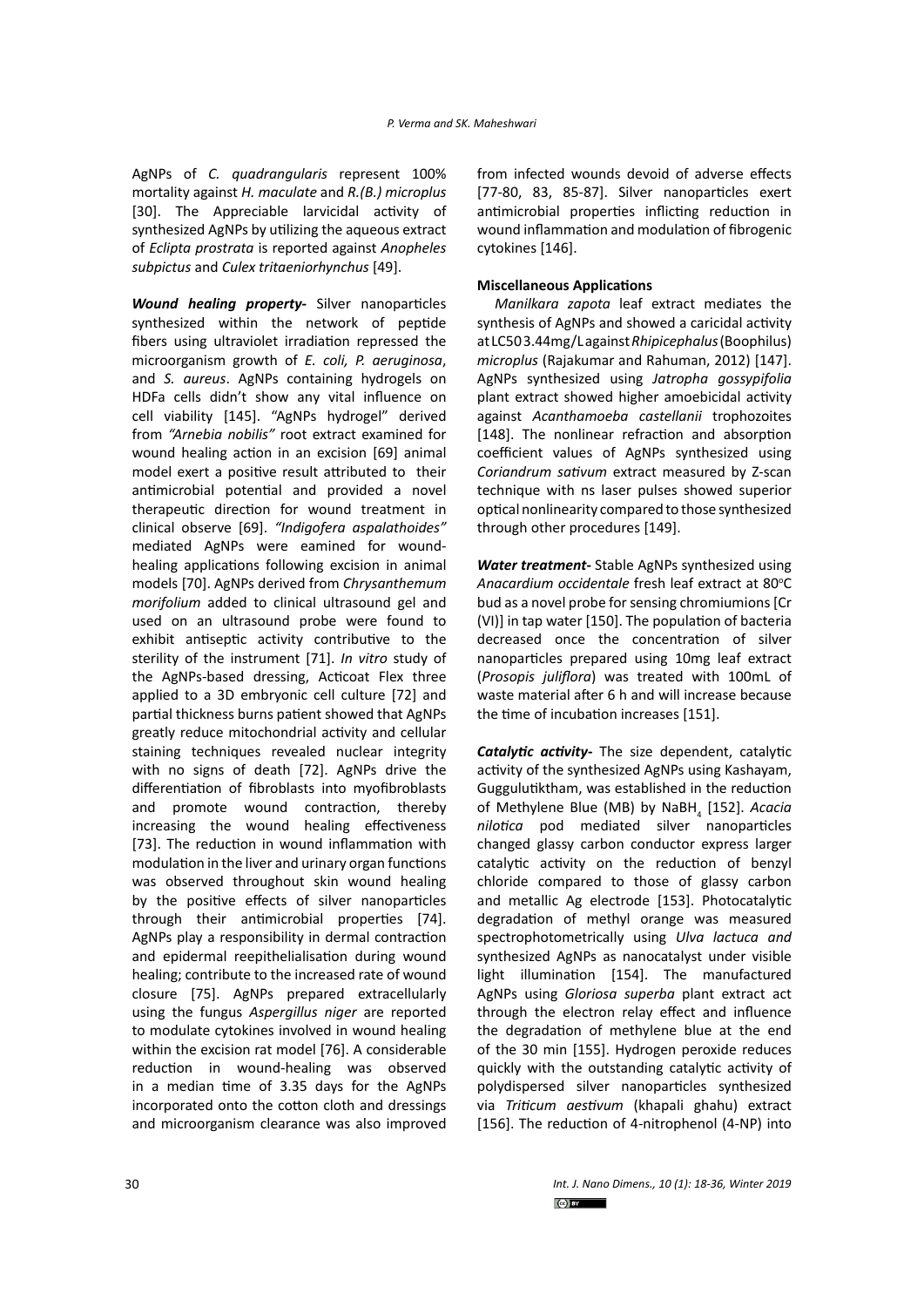4-aminophenol (4-AP) carried out with the *Breynia rhamnoides*-AgNPs having NaBH4 and establish to be depend on the nanoparticle size or the stem extract concentration [157].

## **CONCLUSION**

The review encompasses various applications of the silver nanoparticles in numerous sectors. New insights about the pharmacological applications such as anticancer, larvicidal, medical textiles, and devices are gleaned with these exotic silver nanoparticles. Hence, these biogenically synthesized silver nanoparticles can lead a major payoff in the field of bionanomedicine. Nanotechnology represents a modern and innovative approach to develop and test new formulations based on metallic nanoparticles with antimicrobial properties. Silver nanoparticles represent a prominent nanoproduct with potential application in medicine and hygiene. Characteristics of silver nanoparticles such as shape and size are important not only for augmenting the antimicrobial activity, but also for reducing tissue and eukaryotic cell toxicities. The possible risks to human health posed by silver nanoparticles and increased entry into the environment, with subsequent spread of microbial resistance, are of increasing concern given the rise of silver-containing products on the market.

## **FUTURE PROSPECTS**

It is important to note that despite of decay uses, the evidence of toxicity of silver is still not clear. With observed advantages such as long-lasting effect and enhanced bactericidal activity, the Ag-NPs are promising for environmental treatments contaminated with gastrointestinal bacteria and other infectious pathogens. More significantly, the powerful disinfectant activity of Ag-NPs can open a brand new generation of silver-containing disinfection products for controlling and preventing further outbreak of diseases (e.g. biofilm, diarrhea, and cholera). However, the emerging questions on the disinfectant ability of Ag-NPs against viral infections (e.g. Rota virus, A-H5N1 influenza virus, Enterovirus 71, etc.) need more clarification. Further analysis of disinfectant potency by silverbased NPs for real environmental contaminations are more demanding. Research in the field of Ag-modified textile fibers will be conducted in different directions: in-situ synthesis of AgNPs in textile fibers with the use of environment friendly chemicals, pretreatment of textile fibers to increase the adsorption of AgNPs and to stabilize their embedment in the fibers as well as to control the release of AgNPs from the fiber surfaces, improvement of the mode of Ag application to preserve the washing fastness of the coating, development of new application processes to achieve multifunctional textile fibers with antimicrobial properties, investigation regarding impact of Ag-modified textile fibers on human health and the environment.

## **ACKNOWLEDGMENTS**

Authors are highly thankful to the Vice Chancellor, IFTM University, Moradabad to provide us the facility to proceed this research work.

#### **CONFLICT OF INTEREST**

The authors declare that there is no conflict of interests regarding the publication of this review article.

## **REFERENCES**

- 1. Senapati S., (2005), Biosynthesis and immobilization of nanoparticles and their applications. *University of pune,* India.
- 2. Klaus-Joerger T., Joerger R., Olsson E., Granqvist C. G., (2001), Bacteria as workers in the living factory: Metalaccumulating bacteria and their potential for materials science. *Trends in Biotechnology*. 19: 15–20.
- 3. Verma P., Maheshwari S. K., (2017), Minimum biofilm eradication concentration (MBEC) assay of Silver and Selenium nanoparticles against biofilm forming *Staphylococcus aureus. JMSCR.* 5: 20213-20222.
- 4. Verma P., (2015), A review on synthesis and their antibacterial activity of Silver and Selenium nanoparticles against biofilm forming *Staphylococcus aureus. World J. Pharm. Pharmaceut. Sci.* 4: 652-677.
- 5. Sergeev G. B., Shabatina T. I., (2008), Cryochemistry of nanometals. *Colloids Surf. A: Physicochem. Eng. Aspects.* 313-314: 18-22.
- 6. Sudrik S., Chaki N., Chavan V., Chavan S., Sonawane H., Vijayamohanan K., (2006), Silver nanocluster redox couple promoted nonclassical electron transfer: An efficient electrochemical Wolff rearrangement of α-Diazoketones. *Chem. Eur. J.* 12: 859-864.
- 7. Choi Y., Ho N., Tung CH., (2007), Sensing phosphatase activity by using gold nanoparticles. *Angew Chem. Int. Ed.*  46: 707-709.
- 8. Yoosaf K., Ipe K., Suresh C.H., Thoma K.G., (2007), In situ synthesis of metal nanoparticles and selective Naked-Eye detection of Lead ions from aqueous media. *J. Phys. Chem. C.* 111: 12839-12847.
- 9. Vilchis-Nestor A., Sanchez-Mendieta V., Camacho-Lopez M., Gomez-Espinosa R., Camacho-Lopez M., Arenas-Alatorre J., (2008), Solventless synthesis and optical properties of Au and Ag nanoparticles using Camellia sinensis extract. *Mater. Lett.* 62: 3103-3105.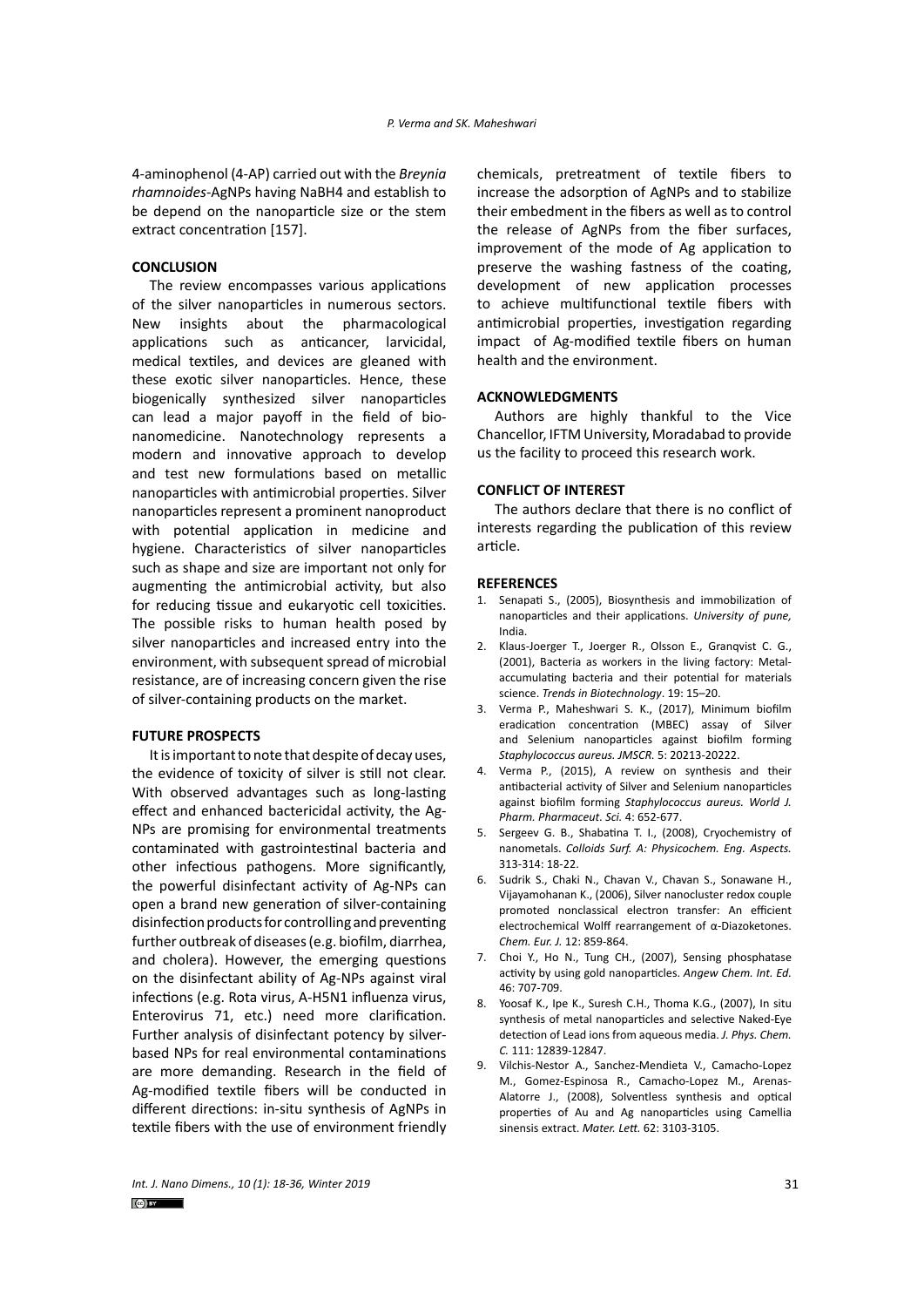- 10. He B., Tan J., Liew K., Liu H., (2004), Synthesis of size controlled Ag nanoparticles. *J. Mol. Catal. A: Chem*. 221: 121-126.
- 11. Chimentao R., Kirm I., Medina F., Rodrıguez X., Cesteros Y., Salagre P., Sueira J., (2004), Different morphologies of silver nanoparticles as catalysts for the selective oxidation of styrene in the gas phase. *Chem. Commun.* 4: 846-847.
- 12. Zhang W., Qiao X., Chen J., Wang H., (2006), Preparation of silver nanoparticles in water-in-oil AOT reverse micelles. *J. Colloid Interf. Sci.* 302: 370-373.
- 13. Berciaud S., Cognet L., Tamarat P., Lounis B., (2005), [Observation of intrinsic size effects in the optical response](https://pubs.acs.org/doi/10.1021/nl050062t)  [of individual gold nanoparticles.](https://pubs.acs.org/doi/10.1021/nl050062t) *Nano Lett.* 5: 515-518.
- 14. Kossyrev P. A., Yin A., Cloutier S. G., Cardimona D. A., Huang D., Alsing P., Xu J. M., (2005), Electric field tuning of plasmonic response of nanodot array in liquid crystal matrix. *Nano Lett*. 5: 1978-1981.
- 15. Wright J. B., Lam K., Hansen D., Burrell R. E., (1999), Efficacy of topical silver against fungal burn wound pathogens. *Am. J. Infect. Control.* 27: 344-350.
- 16. Niakan S., Niakan M., Hesaraki S., Nejadmoghaddam M. R., Moradi M., Hanafiabdar M., (2013), Comparison the antibacterial effects of nanosilver with 18 antibiotics on multidrug resistance clinical isolates of *Acinetobacter baumannii*. *Jundish. J. Microbiol.* 6: e8341.
- 17. Li W. R., Xie X. B., Shi Q. S., Zeng H. Y., Yang Y. S., Chen Y. B., (2010), Antibacterial activity and mechanism of silver nanoparticles on *Escherichia coli*. *Appl. Microbiol. Biotechnol.* 85: 1115-1122.
- 18. Niakan M., Azimi H. R., Jafarian Z., Mohammad Taghi G., Niakan S., Mostafavizade S. M., (2013), Evaluation of nanosilver solution stability against *Streptococcus mutans*, *Staphylococcus aureus* and *Pseudomonas aeruginosa*. *Jundishap. J. Microbiol.,* 6: e8570.
- 19. Petrus E. M., Tinakumari S., Chai L. C., Ubong A., Tunung R., Elexson N. N., (2011), A study on the minimum inhibitory concentration and minimum bactericidal concentration of nano colloidal silver on food-borne pathogens. *Int. Food Res. J.* 18: 55-66.
- 20. Shahrokh S., Emtiazi G., (2009), Toxicity and unusual biological behavior of nanosilver on Gram-positive and negative bacteria assayed by Microtiter-Plate. *Eur. J. Biol. Sci.* 1: 28-31.
- 21. Lotfi M., Vosoughhosseini S., Ranjkesh B., Khani S., Saghiri M., Zan V., (2011), Antimicrobial efficacy of nanosilver, sodium hypochlorite and chlorhexidine gluconate against *Enterococcus faecalis*. *Afr. J. Biotechnol.* 10: 6799-6803.
- 22. Zarei M., Jamnejad A., Khajehali E., (2014), Antibacterial effect of silver nanoparticles against four foodborne pathogens. *Jundishap. J. Microbiol.* 7: e8720.
- 23. Ahangaran M. G., Firouzabadi M. S., Firouzabadi M. S., (2012), Evaluation of antiseptic role of one nanosilver based drug as a new therapeutic method for treatment of Bumblefoot in Pheasant (Phasianus colchicus). *Global Veterinaria.* 8: 73-75.
- 24. Cheng L., Zhang K., Weir M. D., Liu H., Zhou X., Xu H. K., (2013), Effects of antibacterial primers with quaternary ammonium and nano-silver on *Streptococcus mutans* impregnated in human dentin blocks. *Dent. Mater.* 29: 462-472.
- 25. Shahverdi A. R., Fakhimi A., Shahverdi H. R., Minaian S., (2007), Synthesis and effect of silver nanoparticles on the antibacterial activity of different antibiotics against

*Staphylococcus aureus* and *Escherichia coli*. *Nanomed. Nanotechnol*. 3: 168-171.

- 26. Wijnhoven S. W. P., Peijnenburg W. J. G. M., Herberts C. A., Hagens W. I., Oomen A. G., Heugens E. H. W., (2009), Nanosilver: A review of available data and knowledge gaps in human and environmental risk assessment. *Nanotoxicol.* 3: 109-138.
- 27. Elechiguerra J. L., Burt J. L., Morones J. R., Camacho-Bragado A., Gao X., Lara H. H., Yacaman M. J, (2005), Interaction of silver nanoparticles with HIV-1. *J. Nanobiotechnol*. 3: 6-10.
- 28. Mehrbod P., Motamed N., Tabatabaian M., Soleimani Estyar R., Amini E., Shahidi M., (2009), *In vitro* antiviral effect of Nanosilver on influenza virus. *Daru*. 17: 88-93.
- 29. Naghsh N., Safari M., Hajmehrabi P., (2012), Comparison of nanosilver inhibitory effects growth between *Aspergillus niger* and *E. coli*. *Indian J. Sci. Technol.* 5: 2448-2450.
- 30. Kim K. J., Sung W. S., Moon S. K., Choi J. S., Kim J. G., Lee D. G., (2008), Antifungal effect of silver nanoparticles on dermatophytes. *J. Microbiol. Biotechnol.* 18: 1482–1484.
- 31. Wang J., Wen L., Wang Z., Chen J., (2006), Immobilization of silver and nanotubes and their antibacterial effects. *Mater. Chem. Phys.* 96: 90-97.
- 32. Zhong L., Hu J., Cui Z., Wan L., Song W., (2007), In-situ loading of noble metal nanoparticles on hydroxyl-grouprich titania precursor and their catalytic applications. *Chem. Mater.* 19: 4557-4562.
- 33. Wei H., Li J., Wang Y., Wang E., (2007), Silver nanoparticles coated with adenine: Preparation, self-assembly and application in surface-enhanced Raman scattering. *Nanotechnol.* 18: 175610-175615.
- 34. Deng Z., Chen M., Wu L., (2007), Novel method to fabricate  $SiO_2/Ag$  composite spheres and their catalytic, surfaceenhanced raman scattering properties. *J. Phys. Chem. C.* 111: 11692-11698.
- 35. Bhattacharya R., Mukherjee P., (2008), Biological properties of "naked" metal nanoparticles. *Adv. Drug Deliv. Rev.* 60: 1289-1306.
- 36. Jia X., Ma X., Wei D., Dong J., Qian W., (2008), [Direct](https://www.sciencedirect.com/science/article/pii/S0927775708005463) [formation of silver nanoparticles in cuttlebone-derived](https://www.sciencedirect.com/science/article/pii/S0927775708005463) [organic matrix for catalytic applications](https://www.sciencedirect.com/science/article/pii/S0927775708005463). *Colloids Surf. A: Physicochem. Eng. Aspects.* 330: 234-240.
- 37. Cho M., Chung H., Choi W., Yoon J., (2005), Different inactivation behaviors of MS-2 phage and *Escherichia*  coli in TiO<sub>2</sub> photocatalytic disinfection. Appl. Environ. *Microbiol.* 71: 270-275.
- 38. Li Q., Mahendra S., Lyon D., Brunet L., Liga M., Li D., Alvarez P., (2008), Antimicrobial nanomaterials for water disinfection and microbial control: Potential applications and implications. *Water Res.* 42: 4591-4602.
- 39. Sondi I., Salopek-Sondi B., (2004), Silver nanoparticles as antimicrobial agent: A case study on *E. coli* as a model for Gram-negative bacteria. *J. Colloid Interf. Sci.* 275: 177–182.
- 40. Baker C., Pradhan A., Pakstis L., Pochan D. J., Shah S. I., (2005), Synthesis and antibacterial properties of silver nanoparticles. *J. Nanosci. Nanotechnol.* 5: 244-249.
- 41. Morones, J. R., Elechiguerra, J. L., Camacho, A., Holt, K., Kouri, J. B., Ramírez, J. T., Yacaman, M. J., (2005), The bactericidal effect of silver nanoparticles. *Nanotechnol*. 16: 2346–2353.
- 42. Pal S., Tak Y. K., Song J. M., (2007), Does the antibacterial activity of silver nanoparticles depend on the shape of the nanoparticle? A study of the gram-negative bacterium *Escherichia coli. Appl. Environ. Microbiol.* 73: 1712–1720.

*Int. J. Nano Dimens., 10 (1): 18-36, Winter 2019*  $\left(\begin{matrix} C_1 \\ C_2 \end{matrix}\right)$  BY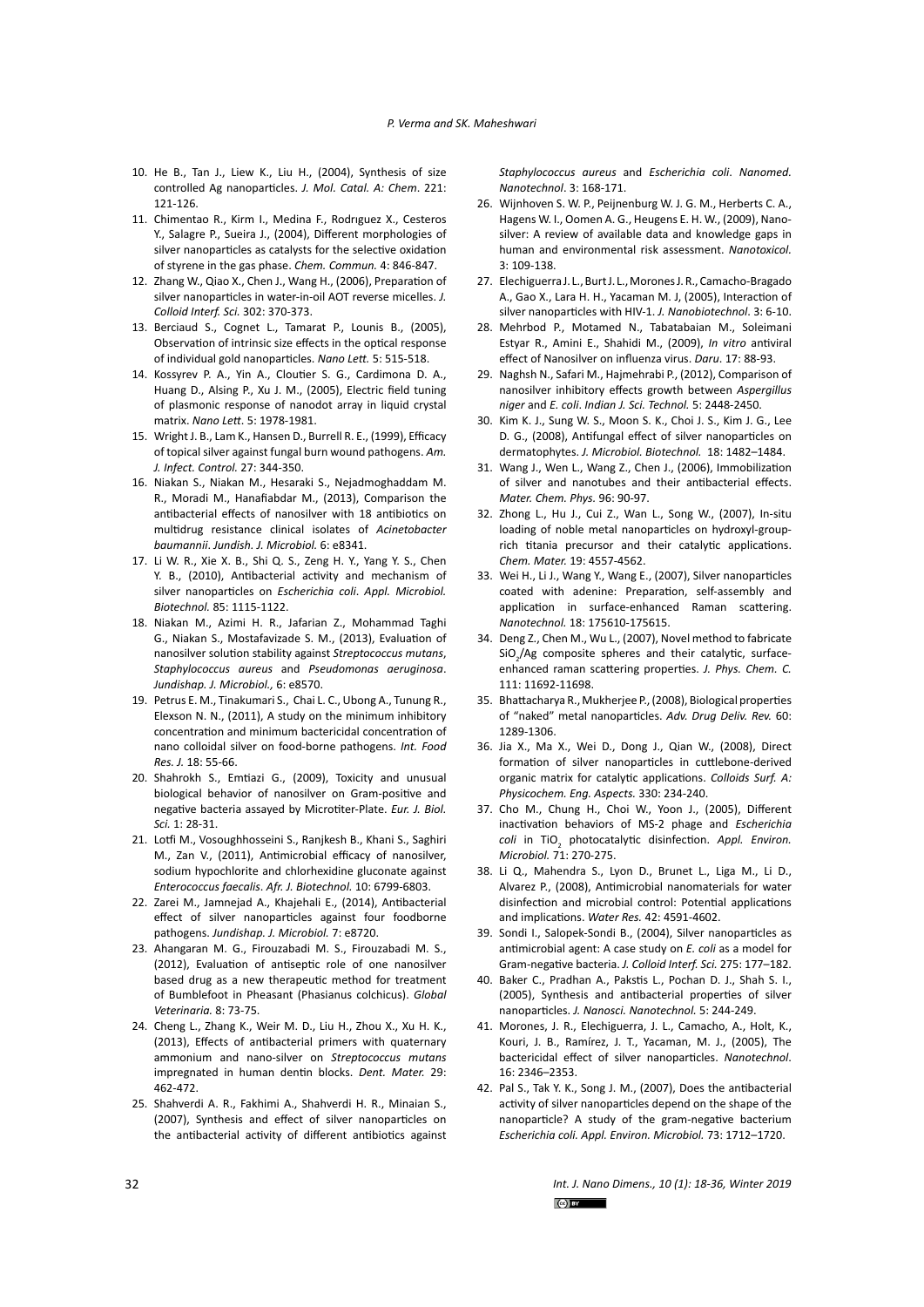- 43. Kim J. S., Kuk E., Yu K. N., Kim J. H., Park S. J., Lee H. J., Kim S. H., Park Y. K., Park Y. H., Hwang C. Y., (2007), Antimicrobial effects of silver nanoparticles. *Nanomedicine*. 3: 95-101.
- 44. Sanpui P., Murugadoss A., Prasad P. V., Ghosh S. S., Chattopadhyay A., (2008), The antibacterial properties of a novel chitosan-Ag-nanoparticle composite. *Int. J. Food Microbiol.* 124: 142–146.
- 45. Nanda A., Saravanan M. (2009), Biosynthesis of silver nanoparticles from *Staphylococcus aureus* and its antimicrobial activity against MRSA and MRSE. *Nanomedicine*. 5: 452–456.
- 46. Pal S., Yoon E. J., Tak Y. K., Choi E. C., Song J. M., (2009), Synthesis of highly antibacterial nanocrystalline trivalent silver polydiguanide. *J. Am. Chem. Soc.* 131: 16147–16155.
- 47. Kalishwaralal K., Kanth B. M. S. Pandian S. R., Deepak V., Gurunathan S., (2009), Silver nanoparticles impede the biofilm formation by *Pseudomonas aeruginosa* and *Staphylococcus epidermidis*. *Colloid Surf*. *B.* 79: 340–344.
- 48. Parashar U. K., Kumar V., Bera T., Saxena P. S., Nath G., Srivastava S. K., R. Giri, Srivastava, A., (2011), Study of mechanism of enhanced antibacterial activity by green synthesis of silver nanoparticles. *Nanotechnol*. 22: 415104- 415108.
- 49. Esteban-Tejeda L., Malpartida F., Esteban-Cubillo, A. Pecharroman C., Moya J. S., (2009), The antibacterial and antifungal activity of a soda-lime glass containing silver nanoparticles. *Nanotechnol.* 20: 085103-085107.
- 50. Jain J., Arora S., Rajwade J. M., Omray P., Khandelwal S., Paknikar K. M., (2009), Silver nanoparticles in therapeutics: Development of an antimicrobial gel formulation for topical use. *Mol. Pharm*. 6: 1388–1401.
- 51. Gajbhiye M., Kesharwani J., Ingle A., Gade A., Rai M., (2009), Fungus-mediated synthesis of silver nanoparticles and their activity against pathogenic fungi in combination with fluconazole. *Nanomedicine*. 5: 382–386.
- 52. Panacek A., Kolar M., Vecerova R., Prucek R., Soukupova J., Krystof V., Hamal P., Zboril R., Kvitek L., (2009), Antifungal activity of silver nanoparticles against Candida spp. *Biomaterials*. 30: 6333–6340.
- 53. Monteiro D. R., Silva S., Negri M., Gorup L. F., De Camargo E. R., Oliveira R., Barbosa D. B., Henriques M., (2012), Silver nanoparticles: Influence of stabilizing agent and diameter on antifungal activity against *Candida albicans* and *Candida glabrata* biofilms. *Lett. Appl. Microbiol.* 54: 383–391.
- 54. Krishnaraj C., Ramachandran R., Mohan K., Kalaichelvan P. T., (2012), Optimization for rapid synthesis of silver nanoparticles and its effect on phytopathogenic fungi. *Spectrochim. Acta A.* 93: 95–99.
- 55. Gopinath V., Velusamy P., (2013), Extracellular biosynthesis of silver nanoparticles using Bacillus sp GP-23 and evaluation of their antifungal activity towards *Fusarium oxysporum. Spectrochim. Acta A.* 106: 170–174.
- 56. Monteiro D. R., Silva S., Negri M., Gorup L. F., De Camargo E. R., Oliveira R., Barbosa D. B., Henriques M., (2013), Antifungal activity of silver nanoparticles in combination with nystatin and chlorhexidine digluconate against *Candida albicans* and *Candida glabrata* biofilms. *Mycoses.* 56: 672–680.
- 57. Mishra S., Singh B. R., Singh A., Keswaniv, Naqvi A. H., Singh H. B., (2014), Biofabricated silver nanoparticles act as a strong fungicide against Bipolaris sorokiniana causing spot blotch disease in wheat. *PLoS ONE*. 9: e97881.
- 58. Ogar A., Tylko G., Turnau K., (2015), Antifungal properties

*Int. J. Nano Dimens., 10 (1): 18-36, Winter 2019* 33  $\left[\begin{matrix} G \\ G \end{matrix}\right]$  BY

of silver nanoparticles against indoor mould growth. *Sci. Total Environ*. 521: 305–314.

- 59. Lok C. N., Ho C. M., Chen R., He Q. Y., Yu W. Y., Sun H., Tam P. K., Chiu J. F., Che C. M., (2006), Proteomic analysis of the mode of antibacterial action of silver nanoparticles. *J. Proteome Res.* 5: 916–924.
- 60. Zodrow K., Brunet L., Mahendra S., Li D., Zhang A., Li Q., Alvarez P. J., (2009)., Polysulfone ultrafiltration membranes impregnated with silver nanoparticles show improved biofouling resistance and virus removal. *Water Res*. 43: 715–723.
- 61. Xiang D. X., Chen Q., Pang L., Zheng C. L., (2011), Inhibitory effects of silver nanoparticles on H1N1 influenza A virus in vitro. *J. Virol. Methods.* 178: 137–142.
- 62. Fayaz A. M., Ao Z., Girilal M., Chen L., Xiao X., Kalaichelvan P., Yao X., (2012), Inactivation of microbial infectiousness by silver nanoparticles-coated condom: A new approach to inhibit HIV- and HSV-transmitted infection. *Int. J. Nanomed*. 7: 5007–5018.
- 63. Trefry J. C., Wooley D. P., (2013), Silver nanoparticles inhibit vaccinia virus infection by preventing viral entry through a macropinocytosis-dependent mechanism. *J. Biomed. Nanotechnol.* 9: 1624–1635.
- 64. Xiang D. X., Zheng Y., Duan W., Li X., Yin J., Shigdar S., O'Connor M. L., Marappan M., Zhao X., Miao Y., (2013), Inhibition of A/Human/Hubei/3/2005 (H3N2) influenza virus infection by silver nanoparticles *in vitro* and *in vivo*. *Int. J. Nanomed.* 8: 4103–4113.
- 65. Gaikwad S., Ingle A., Gade A., Rai M., Falanga A., Incoronato N., Russo L., Galdiero S., Galdiero M., (2013), Antiviral activity of mycosynthesized silver nanoparticles against herpes simplex virus and human parainfluenza virus type 3. *Int. J. Nanomed*. 8: 4303–4314.
- 66. Khandelwal N., Kaur G., Chaubey K. K., Singh P., Sharma S., Tiwari A., Singh S. V., Kumar N., (2014), Silver nanoparticles impair Peste des petits ruminants virus replication. *Virus Res.* 190: 1–7.
- 67. Orlowski P., Tomaszewska E., Gniadek M., Baska P., Nowakowska J., Sokolowska J., Nowak Z., Donten M., Celichowski G., Grobelny J., (2014), Tannic acid modified silver nanoparticles show antiviral activity in herpes simplex virus type 2 infection. *PLoS ONE*. 9: e104113.
- 68. Swathy J. R., Sankar M. U., Chaudhary A., Aigal S., Anshup, P. T., (2014), Antimicrobial silver: An unprecedented anion effect. *Sci. Rep*. 4: 7161-7165.
- 69. Eming S. A., Krieg T., Davidson J. M., (2007), Inflammation in wound repair: Molecular and cellular mechanisms*. J. Investig. Dermatol*. 127: 514–525.
- 70. Wong C. K., Cheung P. F., Ip W. K., Lam C. W., (2007), Intracellular signaling mechanisms regulating toll-like receptor-mediated activation of eosinophils. *Am. J. Respir. Cell Mol. Biol.* 37: 85–96.
- 71. Broughton G., Janis J. E., Attinger C. E., (2006), The basic science of wound healing. *Plast. Reconstr. Surg*. 117: 12s–34s.
- 72. Witte M. B., Barbul A., (1997), General Principles of wound healing. *Surg. Clin. N. Am.* 77: 509–528.
- 73. Bhol K. C., Schechter P. J., (2007), Effects of nanocrystalline silver (NPI 32101) in a rat model of ulcerative colitis. *Dig. Dis. Sci*. 52: 2732–2742.
- 74. Tian J., Wong K. K., Ho C. M., Lok C. N., Yu W. Y., Che C. M., Chiu J. F., Tam P. K., (2007), Topical delivery of silver nanoparticles promotes wound healing. *Chem. Med.*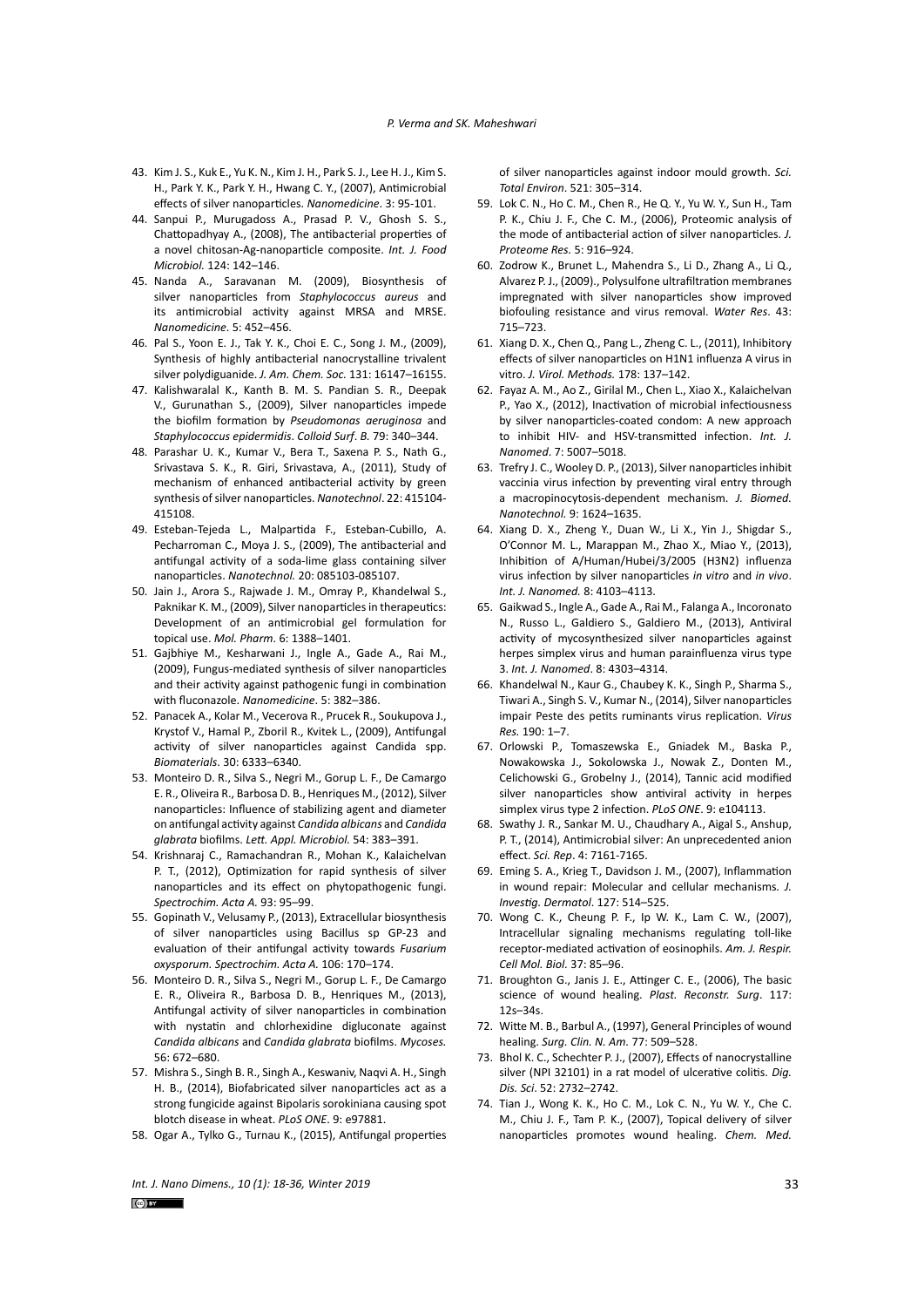*Chem.* 2: 129-136.

- 75. Nadworny P. L., Landry B. K., Wang J., Tredget E. E., Burrell R. E., (2010), Does nanocrystalline silver have a transferable effect? *Wound Repair Regen.* 18: 254–265.
- 76. David L., Moldovan B., Vulcu A., Olenic L., Perde-Schrepler M., Fischer-Fodor E., Florea A., Crisan M., Chiorean I., Clichici S., (2014), Green synthesis, characterization and anti-inflammatory activity of silver nanoparticles using European black elderberry fruits extract. *Colloids Surf. B. Biointerf.* 122: 767–777.
- 77. Carmeliet P., Jain R. K., (2000), Angiogenesis in cancer and other diseases. *Nature.* 407: 249–257.
- 78. Timar J., Dome B., Fazekas K., Janovics A., Paku S., (2001), Angiogenesis-dependent diseases and angiogenesis therapy. *Pathol. Oncol. Res.* 7: 85-94.
- 79. Kalishwaralal K., Banumathi E., Pandian R. K. S., Deepak V., Muniyandi J., Eom S. H., Gurunathan S., (2009), Silver nanoparticles inhibit VEGF induced cell proliferation and migration in bovine retinal endothelial cells. *Colloids Surf. B Biointerf.* 73: 51–57.
- 80. Kemp M. M., Kumar A., Mousa S., Dyskin E., Yalcin M., Ajayan P., Linhardt R. J., Mousa S. A., (2009), Gold and silver nanoparticles conjugated with heparin derivative possess anti-angiogenesis properties. *Nanotechnol.* 20: 455104-455109.
- 81. Gurunathan S., Lee K. J., Kalishwaralal K., Sheikpranbabu S., Vaidyanathan R., Eom S. H., (2009), Antiangiogenic properties of silver nanoparticles. *Biomater*. 30: 6341– 6350.
- 82. Sriram M. I., Kanth S. B. M., Kalishwaralal K., Gurunathan S., (2010), Antitumor activity of silver nanoparticles in Dalton's lymphoma ascites tumor model. *Int. J. Nanomed.* 5: 753–762.
- 83. Kim H., Choi J.S., Kim K. S., Yang J. A., Joo C. K., Hahn S. K., (2012), Flt1 peptide-hyaluronate conjugate micelle-like nanoparticles encapsulating genistein for the treatment of ocular neovascularization. *Acta Biomater.* 8: 3932–3940.
- 84. Li C. Y., Zhang Y. J., Wang M., Zhang Y., Chen G., Li L., Wu D., Wang Q., (2014), *In vivo* real-time visualization of tissue blood flow and angiogenesis using Ag<sub>2</sub>S quantum dots in the NIR-II window. *Biomater.* 35: 393–400.
- 85. Baharara J., Namvar F., Mousavi M., Ramezani T., Mohamad R., (2014), Anti-angiogenesis effect of biogenic silver nanoparticles synthesized using *Saliva officinalis* on chick chorioalantoic membrane (CAM). *Molecules.* 19: 13498–13508.
- 86. Thorley A. J., Tetley T. D., (2013), New perspectives in nanomedicine. *Pharmacol. Ther.* 140: 176–185.
- 87. Gopinath P., Gogoi S. K., Chattopadhyay A., Ghosh S. S., (2008), Implications of silver nanoparticle induced cell apoptosis for *in vitro* gene therapy. *Nanotechnol.* 19: 075104-075108.
- 88. AshaRani P. V., Mun G. L. K., Hande M. P., Valiyaveettil S., (2009), Cytotoxicity and genotoxicity of silver nanoparticles in human cells. *ACS Nano*. 3: 279–290.
- 89. Jun B. H., Noh M. S., Kim J., Kim G., Kang H., Kim M. S., Seo Y. T., Baek J., Kim J. H., Park J., (2010), Multifunctional silverembedded magnetic nanoparticles as SERS nanoprobes and their applications. *Small*. 6: 119–125.
- 90. Wang H. J., Yang L., Yang H. Y., Wang K., Yao W. G., Jiang K., Huang X. L., Zheng Z., (2010), Antineoplastic activities of protein-conjugated silver sulfide nano-crystals with different shapes. *J. Inorg. Biochem.* 104: 87–91.
- 91. Sanpui P., Chattopadhyay A., Ghosh S. S., (2011), Induction of apoptosis in cancer cells at low silver nanoparticle concentrations using chitosan nanocarrier. *ACS Appl. Mater. Interfaces*. 3: 218–228.
- 92. Boca S. C., Potara M., Gabudean, A. M., Juhem A, Baldeck P. L., Astilean S., (2011), Chitosan-coated triangular silver nanoparticles as a novel class of biocompatible, highly effective photothermal transducers for *in vitro* cancer cell therapy. *Cancer Lett.* 311: 131–140.
- 93. Guo D., Zhu L., Huang Z., Zhou H., Ge Y., Ma W., Wu J., Zhang X., Zhou X., Zhang Y., (2013), Anti-leukemia activity of PVP-coated silver nanoparticles via generation of reactive oxygen species and release of silver ions. *Biomater.* 34: 7884–7894.
- 94. Gurunathan S., Han J. W., Eppakayala V., Jeyaraj M., Kim J. H. (2013), Cytotoxicity of biologically synthesized silver nanoparticles in MDA-MB-231 human breast cancer cells. *BioMed Res. Int.* Article ID: 535796.
- 95. Gurunathan S., Jeong J. K., Han J. W., Zhang X. F., Park J. H., Kim J. H., (2015), Multidimensional effects of biologically synthesized silver nanoparticles in Helicobacter pylori *Helicobacter felis* and human lung (L132) and lung carcinoma A549 cells. *Nanoscale Res. Lett.* 10: 1–17.
- 96. Locatelli E., Naddaka M., Uboldi C., Loudos G., Fragogeorgi E., Molinari V., Pucci A., Tsotakos T., Psimadas D., Ponti J., (2014), Targeted delivery of silver nanoparticles and alisertib: *In vitro* and *in vivo* synergistic effect against glioblastoma. *Nanomedicine*. 9: 839–849.
- 97. Ortega F. G., Fernandez-Baldo M. A., Fernandez J. G., Serrano M. J., Sanz M. I., Diaz-Mochon J. J., Lorente J. A., Raba J., (2015), Study of antitumor activity in breast cell lines using silver nanoparticles produced by yeast. *Int. J. Nanomed*. 10: 2021-2031.
- 98. Banti C. N., Hadjikakou S. K., (2013), Anti-proliferative and anti-tumor activity of silver (I) compounds. *Metallomics*. 5: 569-571.
- 99. Walser T., Demou E., Lang D. J., Hellweg S., (2011), Prospective environmental life cycle assessment of nanosilver t-shirts. *Environ. Sci. Technol.* 45: 4570–4578.
- 100. Benn T. M., Westerhoff P., (2008), Nanoparticle silver released into water from commercially available sock fabrics. *Environ. Sci. Technol.* 42: 4133-4139.
- 101. Yang H., Zhu S., Pan N., (2004), Studying the mechanisms of titanium dioxide as ultraviolet-blocking additive for films and fabrics by an improved scheme. *J. Appl. Polym. Sci.* 92: 3201–3210.
- 102. El-Molla M. M., El-Khatib E. M., El-Gammal M. S., Abdelfatteh S. H., (2011), Nanotechnology to improve coloration and antimicrobial properties of silk fabrics. *Indian J. Fibre Textile Res.* 36: 266-271.
- 103. Kathiervelu S. S., (2003). Applications of nanotechnology in fiber finishing. *Synth. Fibres.* 32: 20-22.
- 104. Wong Y. W. H., Yuen C. W. M., Leung M. Y. S., Ku S. K. A., Lam H. L. I., (2006), Selected applications of nanotechnology in textiles. *AUTEX Res. J.* 6: 1-8.
- 105. Cushen M., Kerry J., Morris M., Cruz-Romero M. E., (2012), Cummins, Nanotechnologies in the food industryrecent developments, risks and regulation. *Trends Food Sci. Tech*. 24: 30–46.
- 106. Huang Y., Chen S., Bing X., Gao C., Wang T., Yuan B., (2011), Nanosilver migrated into food-Simulating solutions from commercially available food fresh containers. *Packag Technol. Sci.* 24: 291–297.

*Int. J. Nano Dimens., 10 (1): 18-36, Winter 2019*  $|c<sub>c</sub>|$  BY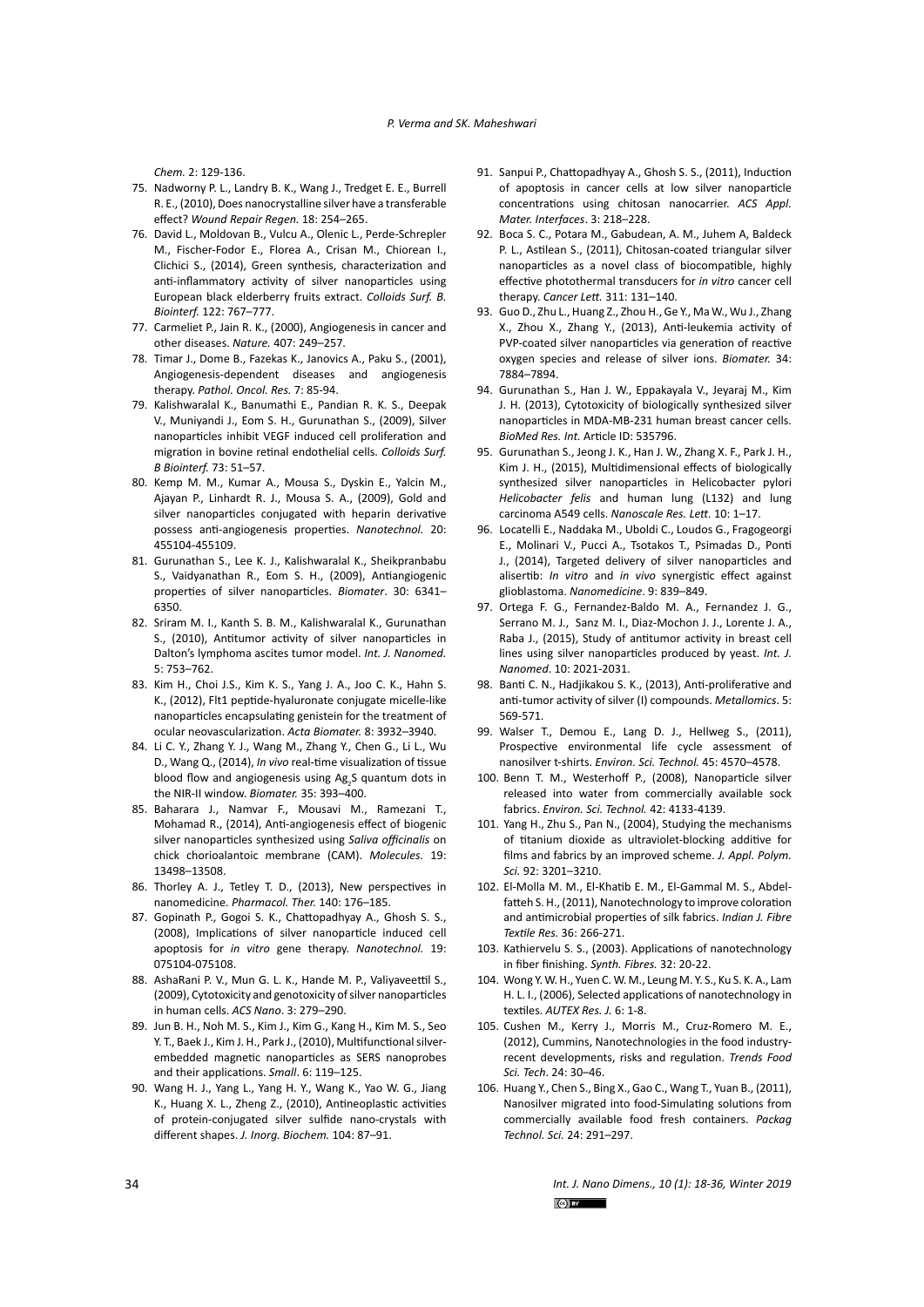- 107. Couch L. M., Wien M., Brown J. L., Davidson P., (2016), Food nanotechnology: Proposed uses, safety concerns and regulations. *Agro. Food Ind. Hitech*. 27: 36-39.
- 108. Mihindukulasuriya S. D. F., Lim L. T., (2014), Nanotechnology development in food packaging: A review. *Trends Food Sci. Technol.* 40: 149–167.
- 109. Pinto R. J. B., Daina S., Sadocco P., Neto C. P., Trindade T., (2013), Antibacterial activity of nanocomposites of copper and cellulose. *BioMed Res. Int*. 6: 280512-280516.
- 110. Galvez A., Abriouel H., Lopez R. L., Omar N. B., (2007), Bacteriocinbased strategies for food biopreservation. *Int. J. Food Microbiol.* 120: 51–70.
- 111. Schirmer B. C., Heiberg R., Eie T., Møretrø T., Maugesten T., Carlehøg M., (2009), A novel packaging method with a dissolving  $CO<sub>2</sub>$  headspace combined with organic acids prolongs the shelf life of fresh salmon. *Int. J. Food Microbiol.* 133: 154–160.
- 112. Soares N. F. F., Silva C. A. S., Santiago-Silva P., Espitia P. J. P., Gonçalves M. P. J. C., Lopez M. J. G., (2009), Active and intelligent packaging for milk and milk products, in engineering aspects of milk and dairy products, eds J.S.R. Coimbra and J. A. Teixeira (New York, NY: CRC Press), 155–174.
- 113. Bradley E. L., Castle L., Chaudhry Q., (2011), Applications of nanomaterials in food packaging with a consideration of opportunities for developing countries. *Trends Food Sci. Technol*. 22: 603-610.
- 114. Tan H., Ma R., Lin C., Liu Z., Tang T., (2013), Quaternized chitosan as an antimicrobial agent: antimicrobial activity, mechanism of action and biomedical applications in orthopedics. *Int. J. Mol. Sci.* 14: 1854–1869.
- 115. Bai Y. X., Li Y. F., Yang Y., Yi L. X., (2006), Covalent immobilization of triacylglycerol lipase onto functionalized nanoscale SiO<sub>2</sub> spheres. *Process Biochem.* 41: 770–777.
- 116. Augustin M. A., and Hemar Y., (2009), Nano- and micro-structured assemblies for encapsulation of food ingredients. *Chem. Soc. Rev.* 38: 902-912.
- 117. Yoon K. Y., Byeon J. H., Park C. W., Hwang J., (2008), Antimicrobial Effect of Silver Particles on Bacterial Contamination of Activated Carbon Fibers. *Environ. Sci. Technol*. 42: 1251-1255.
- 118. Jung J. H., Hwang G. B., Lee J. E., Bae G. N., (2011), Preparation of airborne Ag/CNT hybrid nanoparticles using an aerosol process and their application to antimicrobial air filtration. *Langmuir.* 27: 10256-10264.
- 119. Miaskiewicz-peska E., Lebkowska M., (2011), Effect of antimicrobial air filter treatment on bacterial survival. *Fibers Textiles East. Eur.* 19: 73-77.
- 120. De Gusseme B., Sintubin L., Hennebel T., Boon N., Verstraete W., Baert L., Uyttendaele M., (2010), *4th Int. Conf. on B/ioinform. Biomed. Engin.* Chengdu, China, 18–20 pp 1–5.
- 121. Pradeep T., (2009), [Noble metal nanoparticles for water](https://www.sciencedirect.com/science/article/pii/S004060900900683X)  [purification: A critical review.](https://www.sciencedirect.com/science/article/pii/S004060900900683X) *Thin Solid Films.* 517: 6441- 6478.
- 122. Lv Y., Liu H., Wang Z., Liu S., Hao L., Sang Y., Liu D., Wang J., Boughton R. I., Membr J., (2009), Silver nanoparticledecorated porous ceramic composite for water treatment. *J. Membrane Sci.* 331: 50-57.
- 123. Yakub I., Soboyejo W. O., (2012), Silver nanoparticles: Synthesis, properties, toxicology, applications and perspectives. *J. Appl. Phys.* 111: 124324-12329.
- 124. Jain P., Pradeep T., (2005), Potential of silver nanoparticle-

*Int. J. Nano Dimens., 10 (1): 18-36, Winter 2019* 35  $|c$  BY

coated polyurethane foam as an antibacterial water filter. *Biotechnol. Bioeng.* 90: 59-63.

- 125. Gangadharan D., Harshvardan K., Gnanasekar G., Dixit D., Popat K. M., Anand P. S., (2010), The usage of silver as a disinfectant for water dates back to ancient Greek period. *Water Res*. 44: 5481-5487.
- 126. Sheng Z., Liu Y., (2011), Effects of silver nanoparticles on wastewater biofilms. *Water Res*. 45: 6039-6050.
- 127. Mpenyana-monyatsi L., Mthombeni N. H., Onyango M. S., (2012), The contamination of groundwater sources by pathogenic bacteria poses a public. *Int. J. Environ. Res. Public Health*. 9: 244-271.
- 128. Loza K., Diendorf J., Sengstock C., Ruiz-Gonzalez L., Gonzalez-Calbet J. M., Vallet-Regi M., Köllerb M., Epple M., (2014), The dissolution and biological effects of silver nanoparticles in biological media*. J. Mater. Chem. B*. 2: 1634–1643.
- 129. Misra R. D., Girase B., Depan D., Shah J. S., (2012), Hybrid nanoscale architecture for enhancement of antimicrobial activity: Immobilization of silver nanoparticles on thiol functionalized polymer crystallized on carbon nanotubes. *Adv. Eng. Mater.* 14: B93–B100.
- 130. Park M. V., Neigh A. M., Vermeulen J. P., De la Fonteyne L. J., Verharen H. W., Briede J. J., Van Loveren H., De Jong W. H., (2011), The effect of particle size on the cytotoxicity, inflammation, developmental toxicity and genotoxicity of silver nanoparticles. *Biomaterials*. 32: 9810–9817.
- 131. Powers C. M., Badireddy A. R., Ryde I. T., Seidler F. J., Slotkin T. A., (2011), Silver nanoparticles compromise neurodevelopment in PC1<sub>2</sub> cells: Critical contributions of silver ion, particle size, coating, and composition. *Environ. Health Perspect.* 119: 37–44.
- 132. Sriram M. I., Kalishwaralal K., Barathmanikanth S., Gurunathani S., (2012), Size-based cytotoxicity of silver nanoparticles in bovine retinal endothelial cells. *Nanosci. Methods*. 1: 56–77.
- 133. Stoehr L. C., Gonzalez E., Stampfl A., Casals E., Duschl A., Puntes V., Oostingh G. J., (2011), Shape matters: Effects of silver nanospheres and wires on human alveolar epithelial cells. *Part. Fiber Toxicol*. 8: 36-41.
- 134. Rycenga M., Cobley C. M., Zeng J., Li W., Moran C. H., Zhang Q., Qin D., Xia Y. (2011), Controlling the synthesis and assembly of silver nanostructures for plasmonic applications. *Chem. Rev.* 111: 3669–3712.
- 135. Suresh A. K., Pelletier D. A., Wang W., Morrell-Falvey J. L., Gu B. H., Doktycz M. J., (2012), Cytotoxicity induced by engineered silver nanocrystallites is dependent on surface coatings and cell Types. *Langmuir.* 28: 2727–2735.
- 136. Schlinkert P., Casals E., Boyles M., Tischler U., Hornig E., Tran N., Zhao J., Himly M., Riediker M., Oostingh G. J., (2015), The oxidative potential of differently charged silver and gold nanoparticles on three human lung epithelial cell types. *J. Nanobiotechnol*. 13: 2-18.
- 137. Tiyaboonchai W., (2003), Chitosan nanoparticles: A promising system for drug delivery. *Naresuan Univ. J.* 11: 51–66.
- 138. Besinis A., De Peralta T., Handy R. D., (2014), The antibacterial effects of silver, titanium dioxide and silica dioxide nanoparticles compared to the dental disinfectant chlorhexidine on *Streptococcus mutans* using a suite of bioassays. *Nanotoxicol*. 8: 1–16.
- 139. Agnihotri S., Mukherji S., Mukherji S. (2013), Immobilized silver nanoparticles enhance contact killing and show